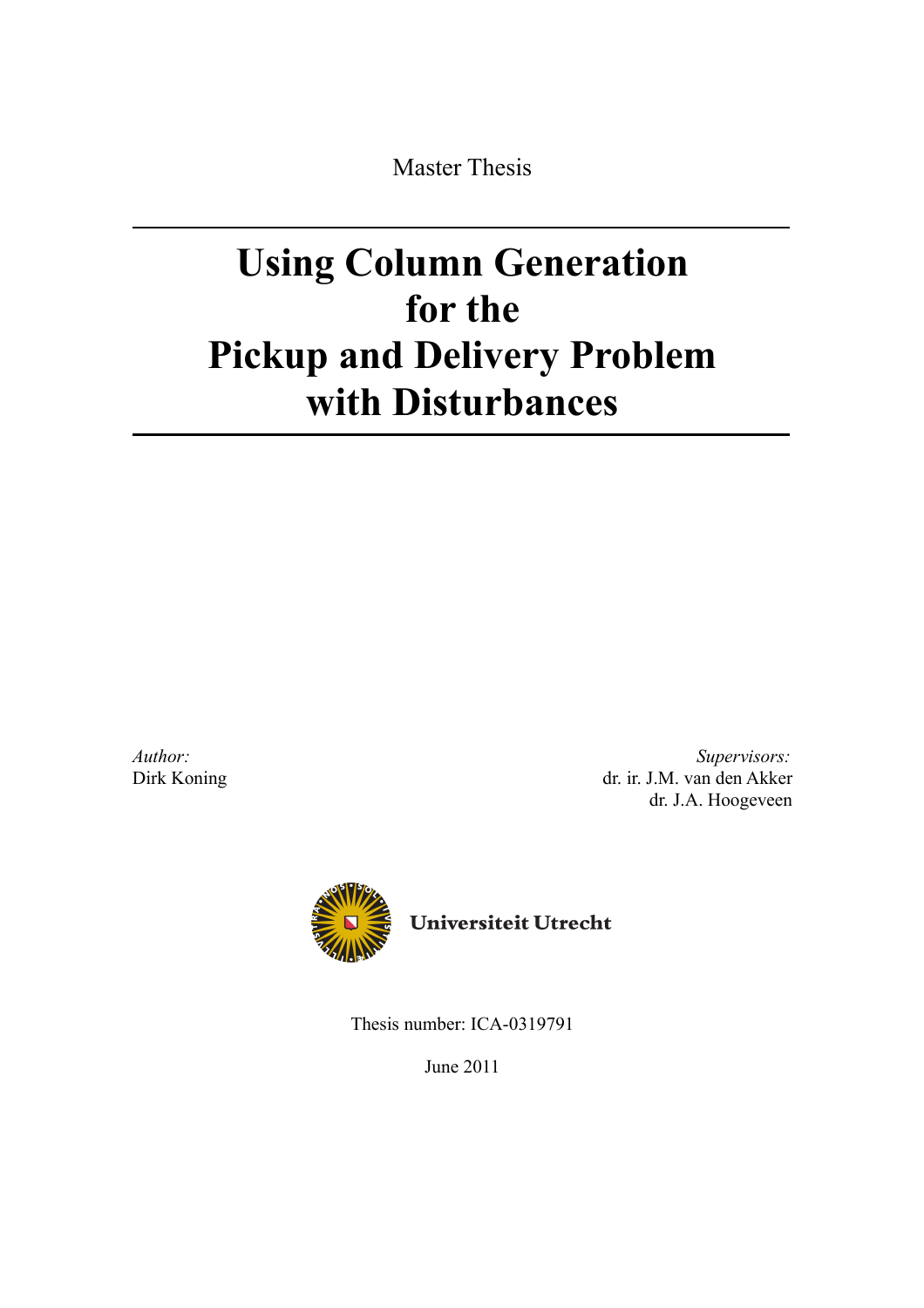# **Abstract**

This thesis shows how both the PDPTW (Pickup and Delivery Problem with Time Windows) and a variant where travel times are non-deterministic (Pickup and Delivery Problem with Disturbances), can be solved by an approximation algorithm that uses Linear Programming with column generation. In the pricing problem – which is solved by Simulated Annealing – an Evolutionary Algorithm helps to execute better performing sequences of mutations more often. Before making the Linear Program integer, some requests will temporarily be removed to create columns that helps to find that integer solution easier.

This strategy outperforms existing algorithms on some of the PDPTW benchmarks.

When the disturbances are taken into account during computation, the solution quality improves much compared to algorithms that assume deterministic travel times on problems that are nondeterministic in reality.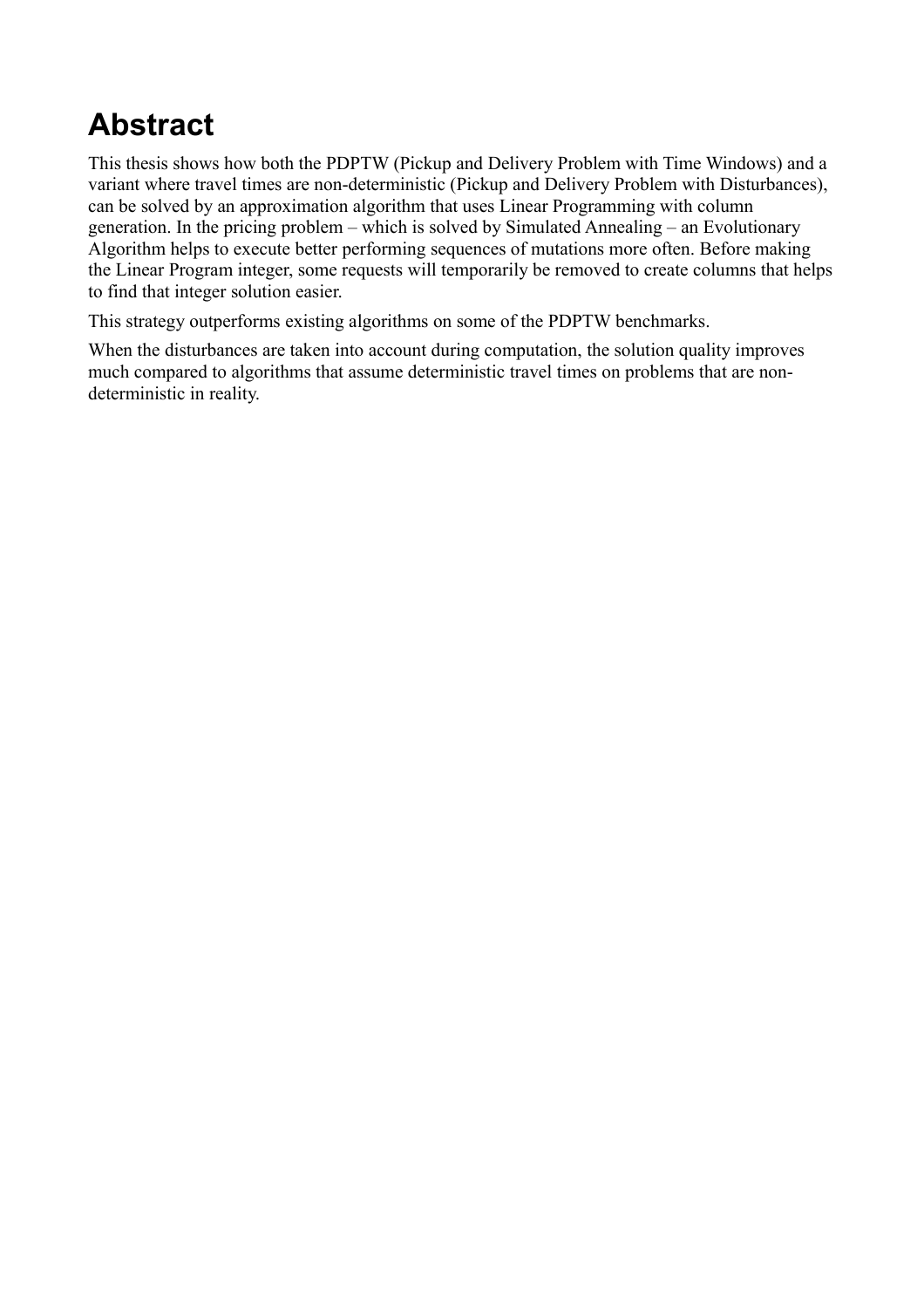# **Table of Contents**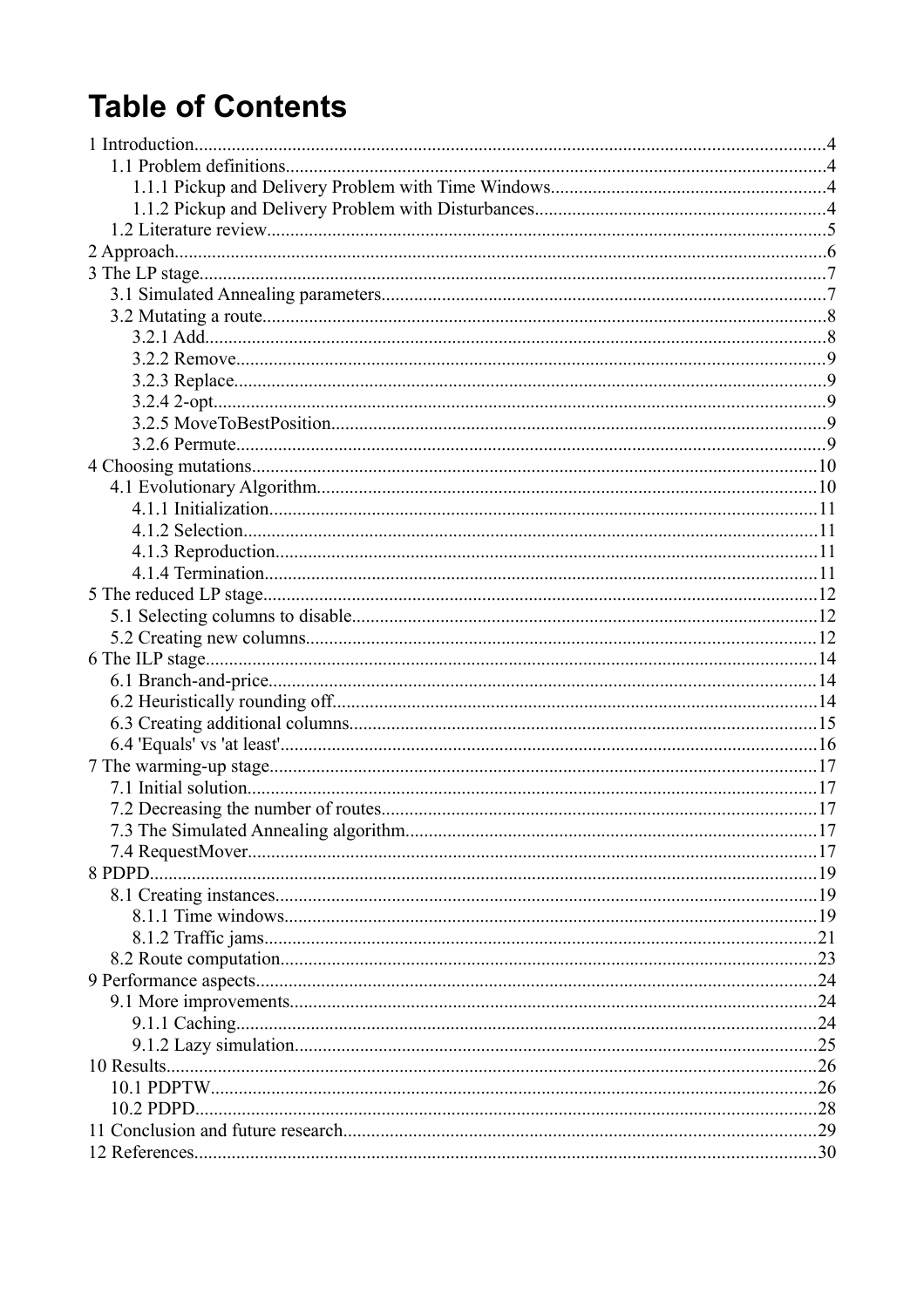# **1 Introduction**

Almost every transport company has that question: in what order do we visit our customers? Load should be picked up at one customer and delivered to another one, both within a given time window.

If there are just a few customers this is easy to solve, but if there are, say 400 customers then this problem becomes much harder to solve. Now what is the optimal planning such that the number of vehicles and the total distance is minimal?

This report describes an algorithm that was used to solve this problem, in literature known as the Pickup and Delivery Problem with Time Windows. The research was first focused on finding techniques to improve existing algorithms and secondly on improving the model, because in reallife for instance the travel times are non-deterministic.

It is assumed that the reader has already knowledge of Linear Programming with Column Generation. A good article about this subject has been written by Barnhart et al. [1].

## **1.1 Problem definitions**

#### **1.1.1 Pickup and Delivery Problem with Time Windows**

In the Pickup and Delivery Problem with Time Windows (PDPTW) there are *n* transportation requests that should be accomplished with (1) as little vehicles as possible and (2) as little distance as possible. Each request  $i \in N$  has a size of load  $q_i$  that should be transported from an origin  $i^+$  (the pickup) to a destination  $\vec{r}$  (the delivery). All origins  $N^+$  and all destinations  $N^-$  have time windows [*ei*, *li*] defined in which the vehicle should arrive. There is also a service time at each location since vehicles usually don't depart at the same time as they arrive.

The vehicle should start and end in the depot and it is not allowed to temporarily drop load there.

The locations are represented with a point in a two dimensional area and the travel time from one location to another is equal to the Euclidean distance those two points.

Furthermore, each vehicle has a maximum capacity of *Q*.

In literature there are some variants of this problem definition. Sometimes the time window denote the interval in which service should take place, instead of arriving only, which of course can easily be transformed. Furthermore, the objective function might be different, like for instance it might include minimizing idle time. Instead of minimizing the number of vehicles there might be a predefined number of vehicles. Savelsbergh and Sol [12] presented some overview.

#### **1.1.2 Pickup and Delivery Problem with Disturbances**

The Pickup and Delivery Problem with Disturbances (PDPD) is a new variant of the PDPTW where the travel times and service times are non-deterministic using a normal distribution. Moreover there are areas that simulate traffic jams, i.e. for journeys that cross those areas a stochastic delay will be added to the travel time. The delay will depend on the departure time, so during rush hour the delay is larger than it is at noon.

The time windows are no longer hard constraints, but there will be some costs added depending on what time the vehicle arrives. However, if a vehicle arrives too early (before *ei*) it will have to wait, like it is in the PDPTW.

To simulate hard constraints one could set the costs if the vehicle arrives up to *li* equal to 0 and the costs after  $l_i$  equal to some large number. This number should not be infinity, because there is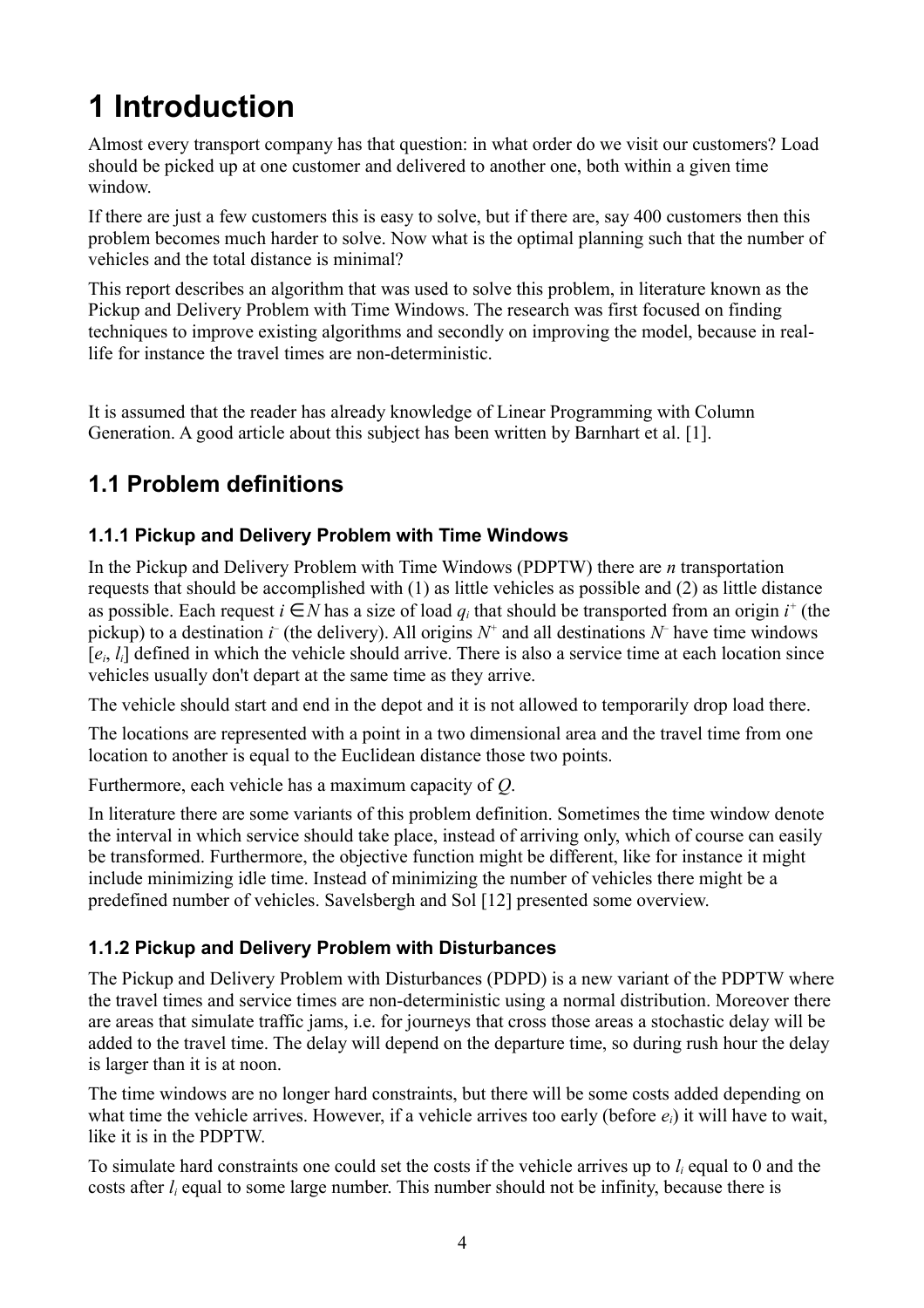always a small probability that the vehicle arrives too late.

The details of the PDPD instances will be discussed later.

### **1.2 Literature review**

A lot of research has been done on the Vehicle Routing Problem (VRP), much less on the PDPTW and hardly anything on routing problems with stochastic traveling times. As far as I know this is the first research on non-deterministic travel times for the PDPTW.

Nevertheless, there are some papers that deal about uncertainty in the load of each request. An important factor in these problems is how to handle overload, so what will be done if a vehicle arrives at a customer that has more load than the currently available capacity of that vehicle?

Dror et al. [2] introduced the traditional recourse strategy for the Vehicle Routing Problem with Stochastic Demands (VRPSD) where in case of overload the vehicle has to return to the depot to unload (or reload) after which it will continue the same route. Novoa et al. [3] found better solutions because there it is additionally allowed that other vehicles continue with the rest of the route.

In the VRPSD the random factor has a lot of influence. Therefore it would have been better to reschedule the remaining problem each time (or sometimes) when some more information has become available. There seems to be no research that uses rescheduling in advance, probably because this will make the computation much heavier. Moreover in real world changing the schedule is not always preferable because customers and drivers need to be informed that the appointments have been changed.

There are a couple of papers about the PDPTW. Bent and Van Hentenryck [4] use a two stage algorithm where in the first stage the objective is to minimize the number of vehicles and in the second stage to minimize the distance. They used a tabu search algorithm which gave good results, but soon after the report was published these results were improved by Røpke and Pisinger [5] who used (among others) Simulated Annealing.

Dumas et al. [6] were the first to use column generation for solving PDPTW. They proposed a branch-and-bound method where they solve the pricing problem to optimality. Due to this restriction of solving to optimality they are able to handle problems with up to 55 requests.

Sol [11] used a branch-and-price algorithm and solved larger PDPTW instances. Moreover it was also applied to a real-life situation, including driving hours restrictions etc. To solve the pricing problem it first uses a simple heuristic and after that a labeling algorithm to solve the pricing problem to optimality. This was possible because most routes consisted of only three or four requests.

This research also uses column generation, but to be able to solve problems with longer routes (e.g. more than 20 requests), the pricing problem is not solved to optimality but it uses an approximation algorithm, Simulated Annealing.

Compared to other researches this one uses some additional techniques that result in a more powerful strategy. Besides that it will also handle the PDPD variant where travel times are stochastic.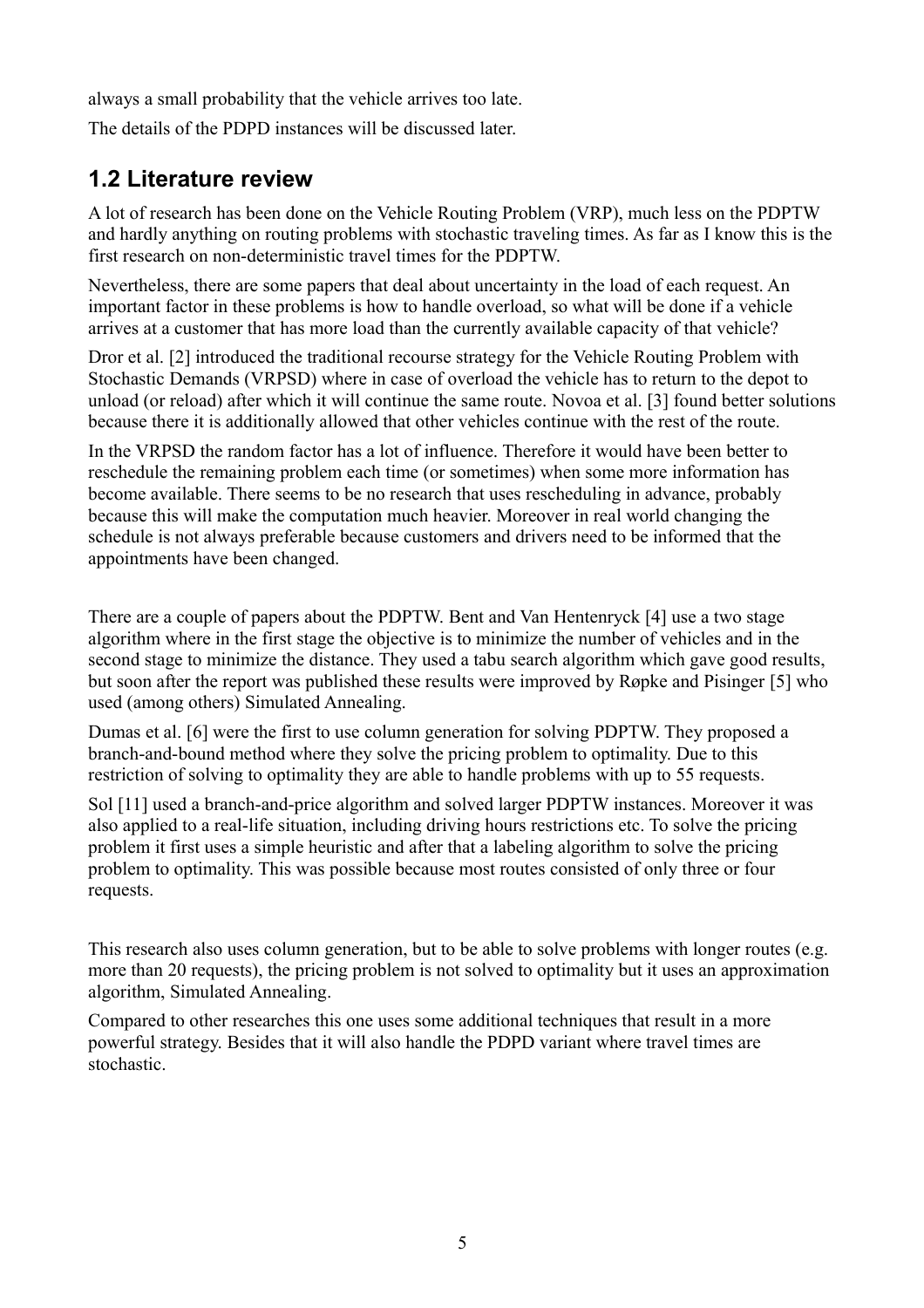# **2 Approach**

There are many ways to solve the pickup and delivery problems. This paper deals about an approach that uses Integer Linear Programming (ILP) with column generation, a technique that often performs well for these kind of problems.

This splits the problem into two parts. The master problem is to select those routes that result in the best overall solution and the subproblem is to find good routes.

In the master problem the objective will be to minimize the sum of the costs of the selected routes. In the PDPTW the costs of a route is defined as the sum of the total distance in that journey and a large constant *C*, to satisfy the objective for first minimizing the number of vehicles and secondly the total distance.

In the PDPD the costs function is a little extended, which is discussed later on.

The master problem can be defined as:

minimize:

$$
\sum_{j\in J} c_j\,x_j
$$

subject to:

$$
\sum_{j \in J} a_{ij} x_j = 1 \quad \forall i \in N
$$
  

$$
x_j \in \{0, 1\} \quad \forall j \in J
$$

Here *J* is the set of all feasible routes;  $c_i$  holds the costs of route *j*;  $x_i$  are binary decision variables indicating whether or not route *j* should be selected; and  $a_{ij}$  is 1 if route *j* contains request *i* and 0 otherwise, so each route corresponds with one column in the ILP.

The constraint requires that every request will occur in one route of the solution. This constraint could also be replaced by one that requires that every request should occur in *at least* one route, which will be discussed in section 6.4.

Since the number of valid routes is huge, the problem will be solved by column generation, where only a small subset of *J* is used. In the pricing problem new columns will be found to improve the master problem.

The pricing problem will be discussed later on.

The computation of the master problem consists of four stages:

- <span id="page-5-0"></span>• the [warming-up stage,](#page-5-0) a warming-up stage to create an initial set of columns;
- the [LP stage,](#page-9-0) where linear programming with column generation is used to create more columns;
- the [reduced LP stage](#page-12-0) where some requests are temporarily removed from the problem to make it a little easier to find an integer solution in the last stage:
- the [ILP stage](#page-12-0) that will return an integer solution.

The following chapters deal about these stages. The warming-up stage will be discussed after the three other ones, because this one has a lot in common with the pricing problem in the LP stage.

Something that is of importance for the last two stages is that the warming-up stage will also find some reasonably good integer solution.

At first it is only about the PDPTW; after that we will discuss the changes for the PDPD.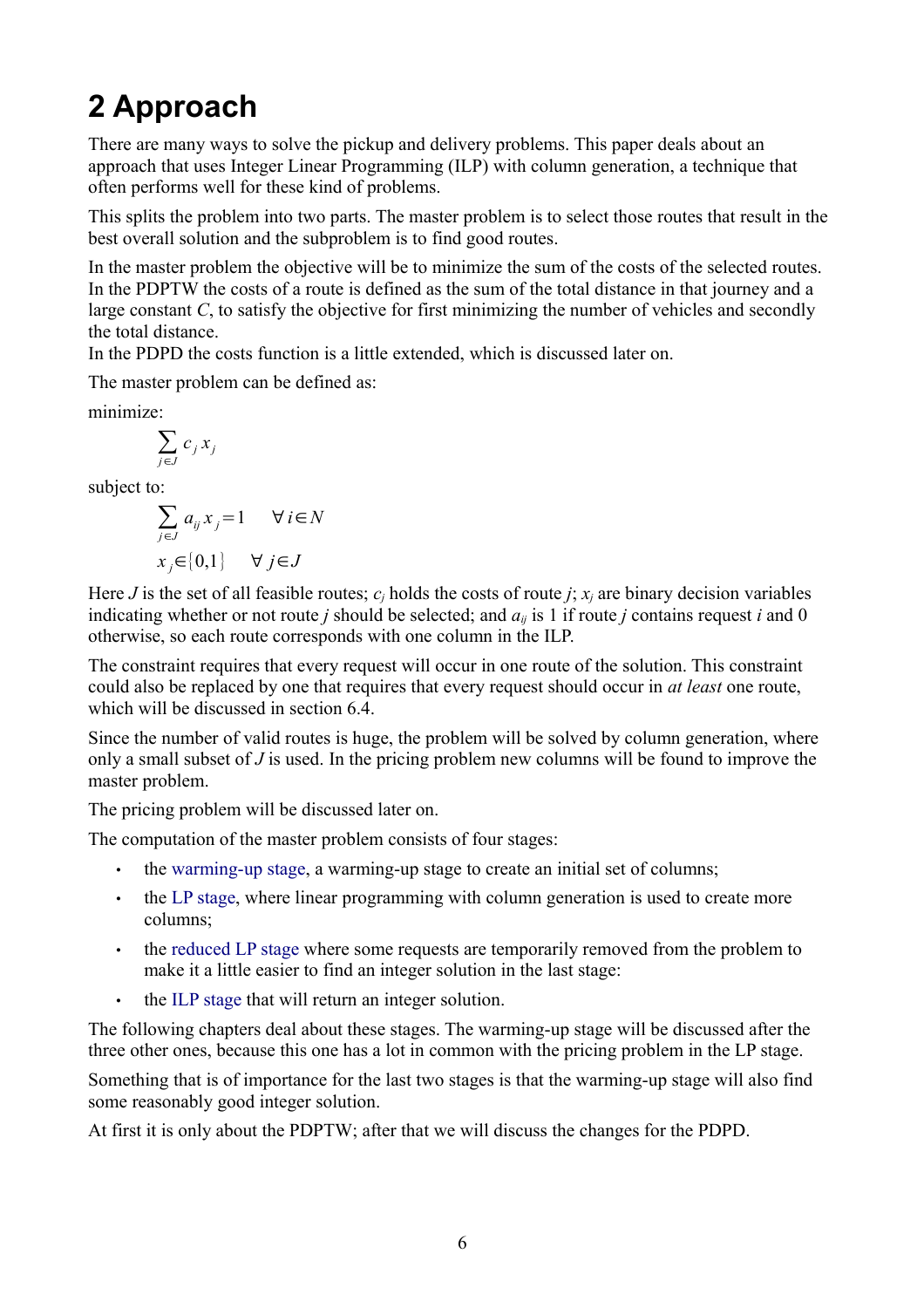# **3 The LP stage**

In the LP stage an LP relaxation is being applied to the problem, so the selection variables no longer have to be binary but can be a fractional value. When the problem has been solved for the current set of columns the dual variables indicate which new columns will be attractive.

For each route the reduced costs can be computed as shown by Sol [11]. The reduced costs will be equal to the costs minus the sum of the dual variables that correspond with the requests that are handled in that route. Adding columns with negative reduced costs might improve the master problem and therefore the pricing problem is to find routes with the lowest reduced costs.

This pricing problem is solved by a local search algorithm that uses Simulated Annealing. As initial solution it will use the routes whose decision variable had a positive value in the LP. These routes will be mutated by the Simulated Annealing algorithm and if the best found route has negative reduced costs, it will be added to the solver.

After those new columns were created and added to the master problem, the LP will be solved again to update the dual variables.

A few milliseconds turned out to be sufficient to find new columns with negative reduced costs. If only a few (or none) of the initial columns returned a new column that has negative reduced costs, that available time will be increased.

Note that when adding a new column to the LP it could be that the LP already contained a route with the same requests, but in a different order. If the new column has fewer costs, the old column can be removed from the LP, since that one will never be selected in an optimal solution.

## **3.1 Simulated Annealing parameters**

Kirkpatrick et al. [7] introduced the Simulated Annealing algorithm. Again and again the solution will be changed a little bit. If the new solution becomes better, it will always be accepted; if the solution becomes worse it will be accepted with a probability of  $exp((c-c') / T)$ , where *c* is the old costs of the solution; *c'* is the new costs; and *T* is the temperature, a parameter of Simulated Annealing that will be multiplied with a constant  $\alpha$  (a little smaller than 1) after  $\hat{O}$  new solutions has been accepted. Hence, the probability of accepting a solution that is worse becomes smaller each time, which moves the solution to a local optimum.

In this pricing problem there are many short runs for the Simulated Annealing and hence *Q* is set to 1, which means that *T* will be multiplied with *α* each time when a new solution has been accepted.

Each time when Simulated Annealing is used to mutate another column, the temperature will be reset again, since the solution of the pricing problem should move away from the initial solution and converge to a new local optimum.

Since the optimal values for  $\alpha$  and the initial temperature *T* are unknown, these parameters will be adapted at run-time, based on the ratio that has been accepted – regardless the solution became better or worse. A target that appeared to work well is to accept ca. 2% of the mutations during the first third of the available time and ca. 0.1% during the last third.

Suppose 60 milliseconds are available for generating columns, then after 20 milliseconds will be checked how many solutions have been accepted. If this is less than 1.8% then next time the initial temperature will be doubled and if it is more than 2.2% then the initial temperature will be halved. Something similar will be done for *α* based on the acceptance ratio of the last 20 milliseconds. However, instead of doubling  $\alpha$  (which would cause values more than 1) it will double or half the half-life of the temperature, that is *<sup>α</sup>* log ½. This comes down to computing the next value of *α* as resp.  $\sqrt{\alpha}$  or  $\alpha^2$ .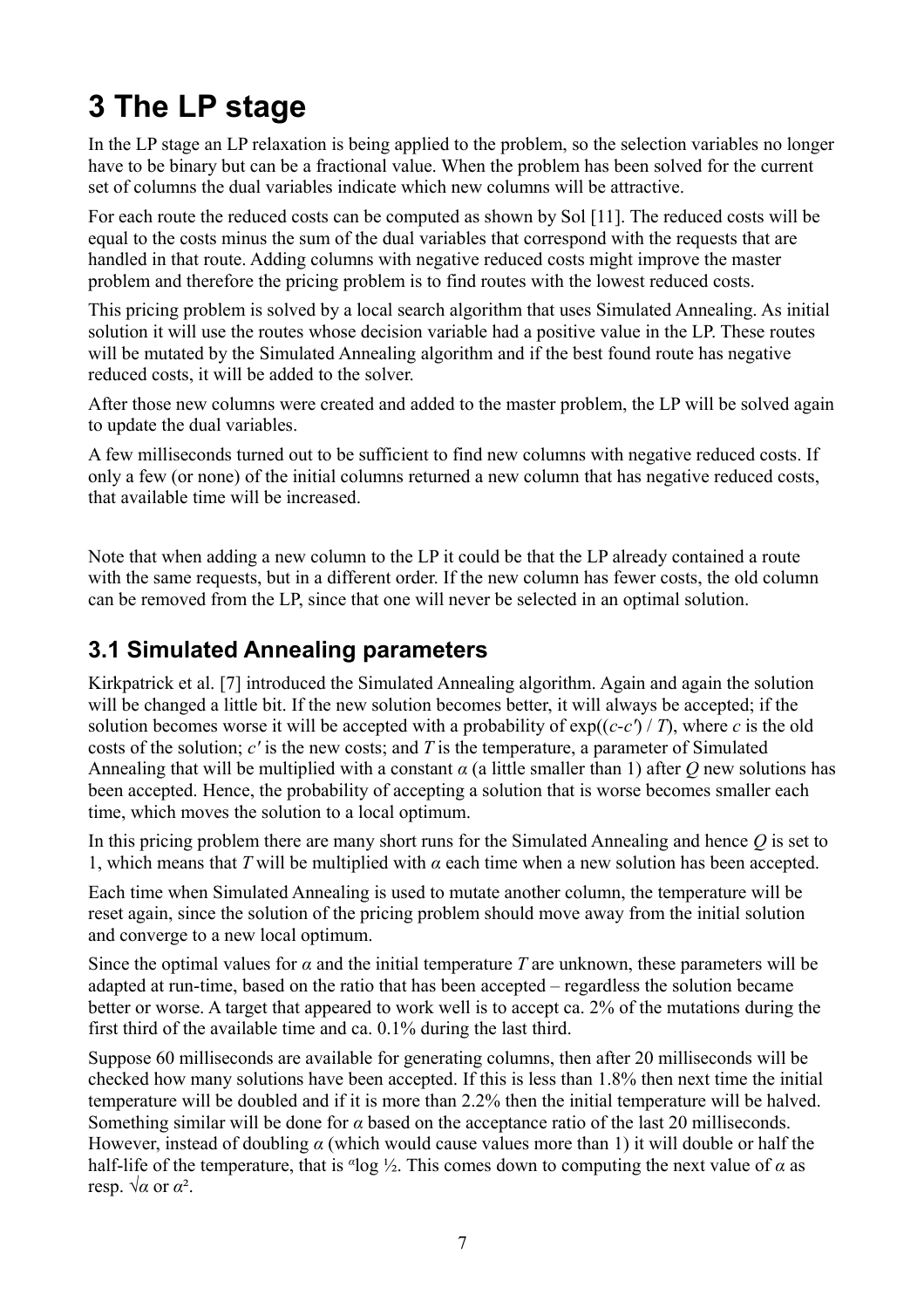Lemma: halving  $\alpha$ log  $\frac{1}{2}$  comes down to taking  $\alpha^2$ , i.e. <sup>1/2</sup> \* *α*<sup>1</sup> log <sup>1</sup>/<sub>2</sub> = *α'* log <sup>1</sup>/<sub>2</sub> equals *α'* = *α*<sup>2</sup> for 0 < *α* < 1.

Proof:

 $\frac{1}{2} \cdot \frac{a}{\log 1} = \frac{a}{\log 1}$ 1 2  $\cdot \frac{\log 1}{2}$ log *α*  $=\frac{\log \frac{1}{2}}{\log \frac{1}{2}}$ log *α '*  $2 \cdot \log a = \log a'$  $\log a^2 = \log a'$ *α* <sup>2</sup> = *α '*

Something similar can be derived to show that doubling the half-life comes down to taking  $\sqrt{\alpha}$ .

### **3.2 Mutating a route**

There are two types of mutations: mutations that add and/or remove request(s) (category A) and mutations that only change the order of the stops of one route (category B). The latter will try many modifications of the route and only keep the best one, so in the PDPTW these can only improve the route.

Mutations from the category A are:

add, remove, replace

Mutations from the category B are:

2-opt, moveToBestPosition, permute

Each time one mutation from category A will run, then some mutations from category B might run and after that Simulated Annealing will decide whether or not the new route will be accepted. In what order the mutations will run, will be discussed more detailed in [chapter 4.](#page-12-0)

A difference to most other usages of Simulated Annealing in vehicle routing problems is that in one iteration the route can change quite much. An iteration does not simply consist of for instance adding one request at a random position. Instead, in one iteration there are several mutations in a row where each mutation will try many options and only keeps the best one that was found. This moves the solution nearer to a local optimum before calling the Simulated Annealing procedure.

The reason for doing this is that it makes the algorithm more powerful, especially when the temperature *T* is low. The neighborhood will now contain much more good solutions which are similar to the current solution, e.g. having almost the same requests but in a different order. To find those solutions the cost might first increase (e.g. after adding a request) but after that it will likely decrease by running the category B mutations. It can be hard to cross those barriers for algorithms that will likely reject the solution after the first small modification.

This strategy of first moving to a local optimum before calling the Simulated Annealing procedure might not work for every problem, but for these routing problems it turned out to perform better.

#### **3.2.1 Add**

The 'add' mutation will try to add another request to the route. There are two types of the 'add' mutation: adding the new request at the best position or adding it at a pseudorandom position. Both types will only add the request at a position where the capacity constraint is not violated (and of course the delivery should be after the pickup).

Not all requests are interesting to be added to the current route. At first of course if the request has been added already, but also if the dual multiplier of that request is not positive, because adding such a request will never decrease the reduced costs.

Furthermore, some requests are more likely to improve the current route than others, especially the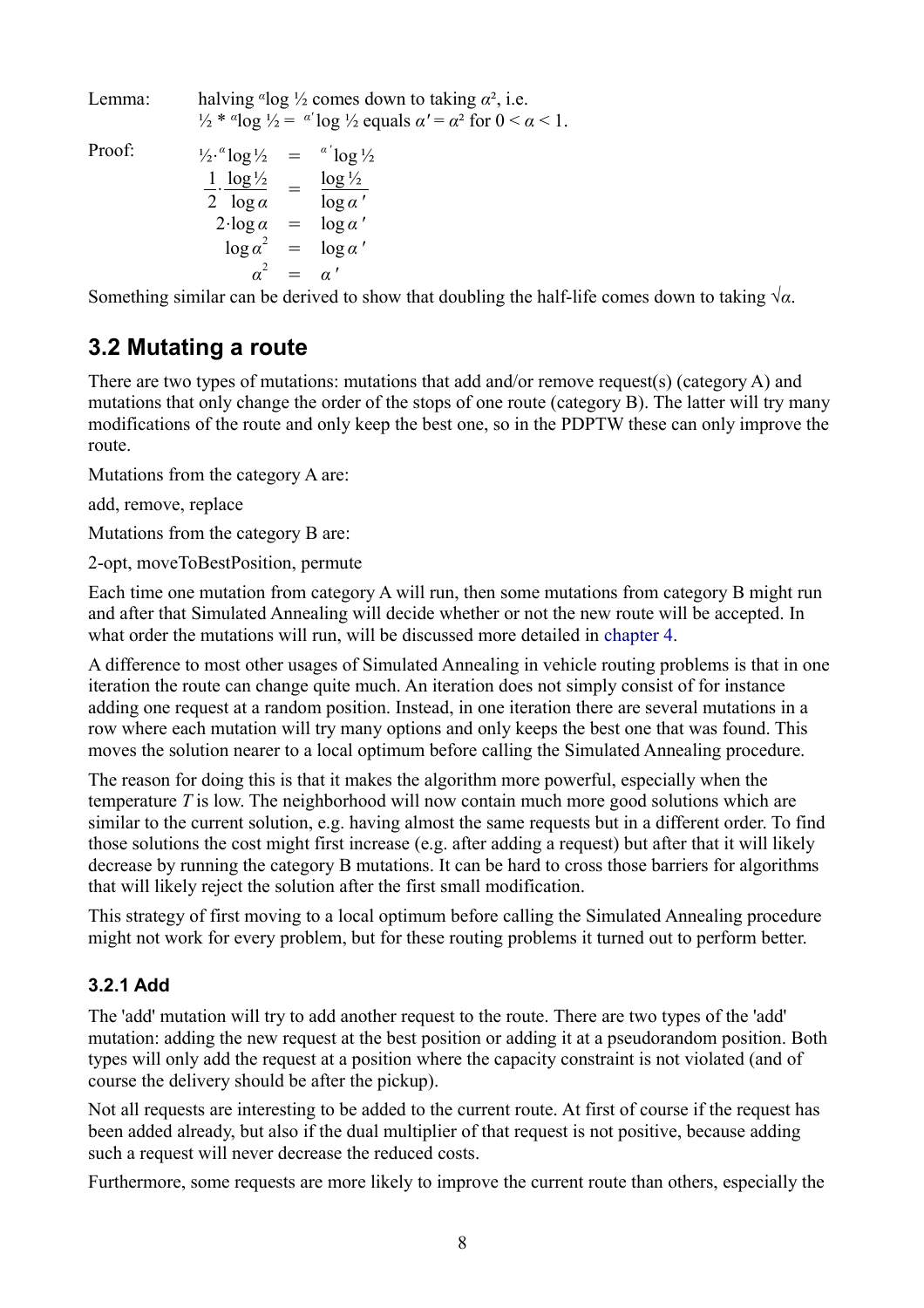ones that are in the same direction as the current route (where the direction will be measured from the depot to a stop). One could use this as a bias for choosing new requests, which will result in a more effective search method even though it does not compare time windows and distances.

Another approach is the following one, which turned out to work even better.

As a preprocessing step the relation between requests is computed each time when the LP has been solved: the 200 columns with the lowest reduced costs are taken from the solver and then for each request it is counted in how many of these columns it occurs together with each other request. Now, when selecting a new request to add, it will more likely pick one that occur often with one of the existing requests of the route.

Since requests with a stronger relation to the route have a higher probability to be added, less time will be wasted to requests that probably will not improve that route.

Instead of trying just one request this mutation will try a few ones and it will finally add the one that results in the lowest reduced costs.

#### **3.2.2 Remove**

The 'remove' mutation will just remove one request from the route. It will try a few random requests and it will finally remove the one that results in the lowest reduced costs.

#### **3.2.3 Replace**

The 'replace' mutation will first remove one request and then add one or two requests, either at a pseudorandom position or at the best position. So in total there are four variants.

Again, when adding a request it will more likely pick one that is more related with an existing request of the route, based on the current best columns in the solver. And this mutation will also try a few combinations of requests.

#### **3.2.4 2-opt**

A part of the route will be flipped around. Out of all possible changes the best one will be executed.

Parameters: after an improvement of at least *a* percent 2-opt will be executed again. This can be repeated at most *b* times.

#### **3.2.5 MoveToBestPosition**

This will move one request (both pickup and delivery) to its best position. It will move the request that improve the route most.

Parameters: after an improvement of at least *a* percent MoveToBestPosition will be executed again. This can be repeated at most *b* times.

#### **3.2.6 Permute**

This will try all permutations for a sequential part of the route. At first it chooses randomly the part that should be permuted and then it will try all permutations and it will keep the best one. This will be repeated several times, depending on the number of stops of the route.

Parameters: try all permutations of a subsequence of *a* stops and repeat that *b \* cardinalityOfRoute* times. If the length of the route is at most *c* stops it will just try all permutations of the whole route.

*a* varies from 4 to 6. *c* is 1 or 2 greater than *a*.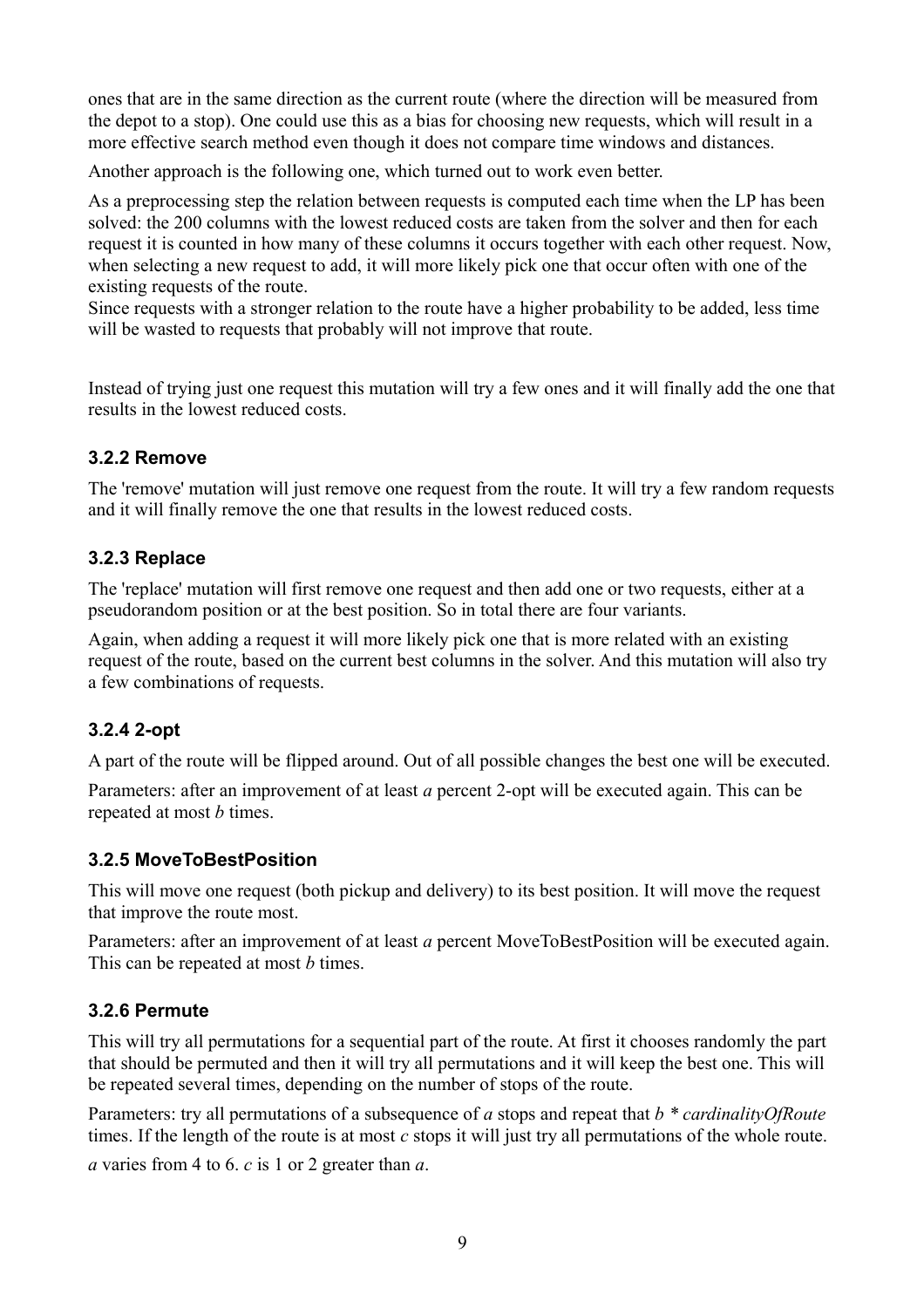# <span id="page-9-0"></span>**4 Choosing mutations**

<span id="page-9-1"></span>Recall from [last chapter](#page-9-1) that there are mutations of category A (add, remove, replace) and mutations of category B (2-opt, moveToBestPosition, permute).

Each time when a mutation of category A has been executed, either three or no mutations of category B will be executed to find a local optimum. In this chapter that first mutation is called the MutationHead and the sequence of optimizations (category B mutations) the MutationTail. Together it will be a MutationIteration.

After each MutationIteration, the Simulated Annealing algorithm will decide whether the current route will be accepted or restored to its state before the MutationIteration was executed.

An example of a MutationIteration is:

- **replace** *one* request by *two* other ones which will be inserted at a *random* position
- **permute** a subsequence of *4* stops and repeat that *1.2* times the cardinality of the route
- **move both stops of a request to the best position** and repeat that at most *3* times while the costs decreased at least *0.1%*
- **permute** a subsequence of *6* stops and repeat that *0.5* times the cardinality of the route

Which mutations result in the fastest improvement, will of course depend a lot on the current position in the solution space. It is not known what the best mutations are at that moment, so selecting these is another search process.

Good mutations should be executed more often. On the other hand, there should also be a lot of variation, because that will make the neighborhood larger. There are too many possibilities to list all possible MutationTails. For these reasons, an Evolutionary Algorithm looks interesting. It does not matter that it does not find the ultimate MutationIteration, because such a thing does not exist. Instead, different MutationIterations should be executed.

To summarize, to search for new columns (routes) that hopefully decrease the value of the master problem, several mutations will be executed on some route and Simulated Annealing will accept it or not. For deciding which mutations should be executed an Evolutionary Algorithm is used. It will mutate the MutationIterations.

Créput et al. [11] tried an Evolutionary Algorithm to solve the entire PDPTW, but that did not perform well. However, for this 'problem' of choosing the mutations it did, as the alternative is to run the mutations randomly.

## **4.1 Evolutionary Algorithm**

In general an Evolutionary Algorithm works as follows. It holds a number of (candidate) solutions, known as the population. The algorithm has some selection method which finds some of the best solutions. These solutions will generate offspring, usually by combining two solutions and/or mutating a copy.

Some of the worse solutions will be replaced by these generated solutions and this process will be repeated until some stop criterion is met. It is not required that the population holds the same size, but in most implementations it will.

The idea behind the Evolutionary Algorithm is that bad solutions will be eliminated and good solutions will create more good variants which are potentially even better, so the entire population will slightly improve.

The following sections describe how the MutationIterations can be adapted by an Evolutionary Algorithm. First section is about creating an initial population, next about selecting the best MutationIterations, then a section about creating offspring and the last one is about the termination condition.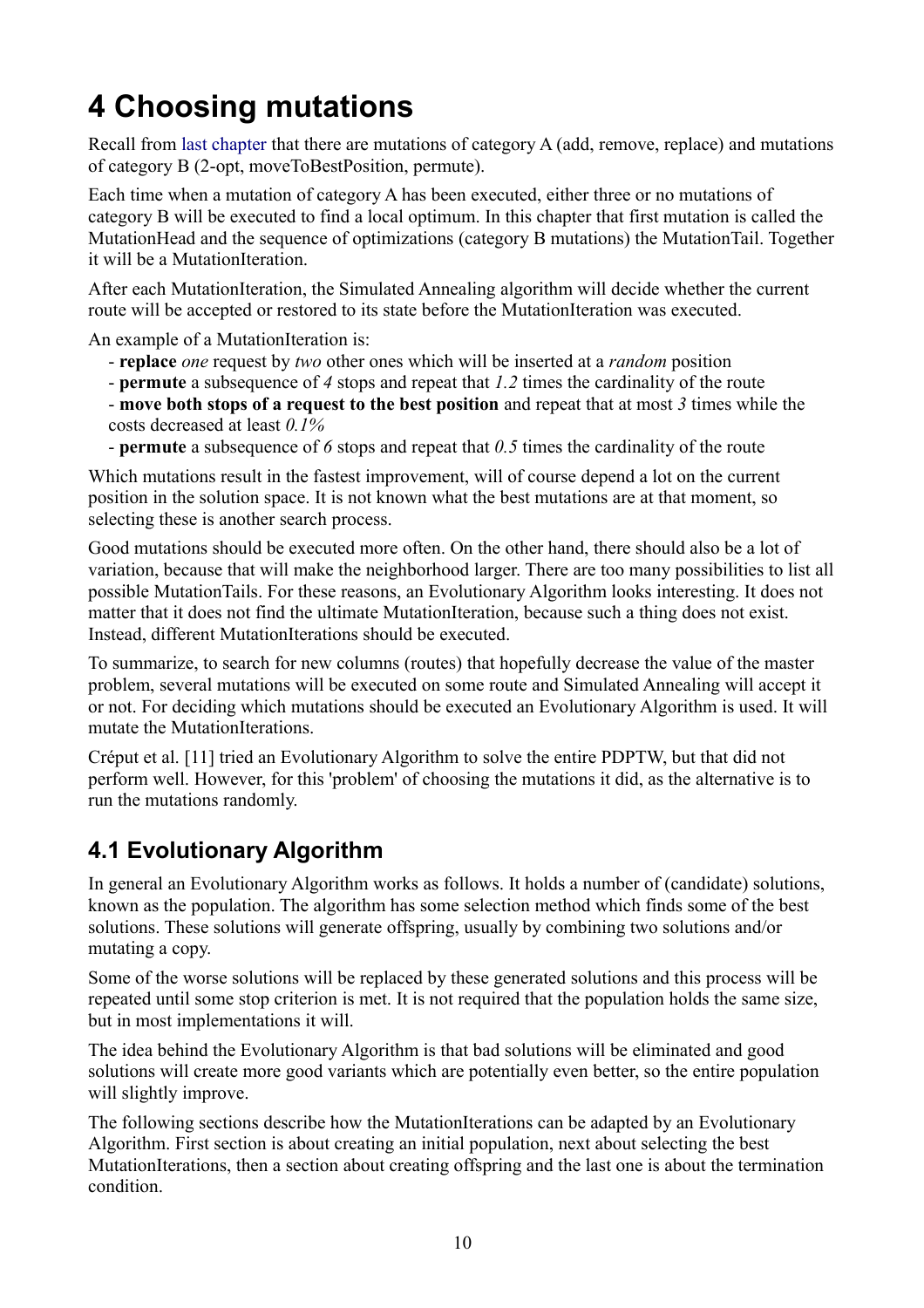Something that differs from most applications of the Evolutionary Algorithm, is that here it is not a continuous process that solves a problem, but instead the population is being used to solve another problem and the Evolutionary Algorithm is interrupted each time after a MutationIteration was executed.

#### **4.1.1 Initialization**

The population consists of 500 MutationIterations. Initially all mutations of category A have an equal number of instances in the population. For constructing the MutationTails the mutations of category B will pseudorandomly by picked such that the roughly guessed running time is equal for each mutation if all MutationIterations would run once. So a slow mutation will occur less often in the population than a fast one.

Only half of the population the MutationTail will consist of three mutations; the other half of the population will do no mutations after the MutationHead. It turned out that after running a while, the majority of the population will get a MutationTail, which means that running category B mutations after a category A mutation is a good idea, even though it takes more time in each iteration.

#### **4.1.2 Selection**

Each time eight different MutationIterations are pseudorandomly picked from the population and these are all executed four times. Note that executing a MutationIteration will change some route for the pricing problem and that after executing one the LP stage might set a new route to be changed.

Both the obtained improvement and the execution time of each MutationIteration will be logged. If the solution became worse, the improvement will be counted as zero, since this step can simply be undone by Simulated Annealing.

When all eight MutationIterations has been executed four times those are ranked based on the average improvement per second. In the next generation the worst four MutationIterations will be replaced by mutations of the best four MutationIterations.

One exception is that for every MutationHead there should always remain at least one instance in the population and at most 250 instances of that MutationHead. This is to avoid that mutations die out and to keep some variance in the population. For instance, it could be that the 'add' mutations performs best, but if the 'remove' mutation is never called, the search process will soon get stuck in a local optimum.

### **4.1.3 Reproduction**

When mutating MutationIterations, either two MutationIterations will be merged or one category B mutation will be replaced in the MutationTail.

Merging two MutationIterations will only happen if these have the same MutationHead and both MutationTails are not empty. In that case for instance the last two mutations from one MutationTail will be replaced by two mutations of the other one.

When a category B mutation is being replaced it will more likely be replaced by a fast mutation. The probability is distributed such that when a mutation is on average twice as fast as another one, the probability to be selected is also twice as much, regardless the expected improvement of that single mutation.

### **4.1.4 Termination**

The stop criterion is simple: when the program stops executing MutationIterations, the Evolutionary Algorithm will not be continued.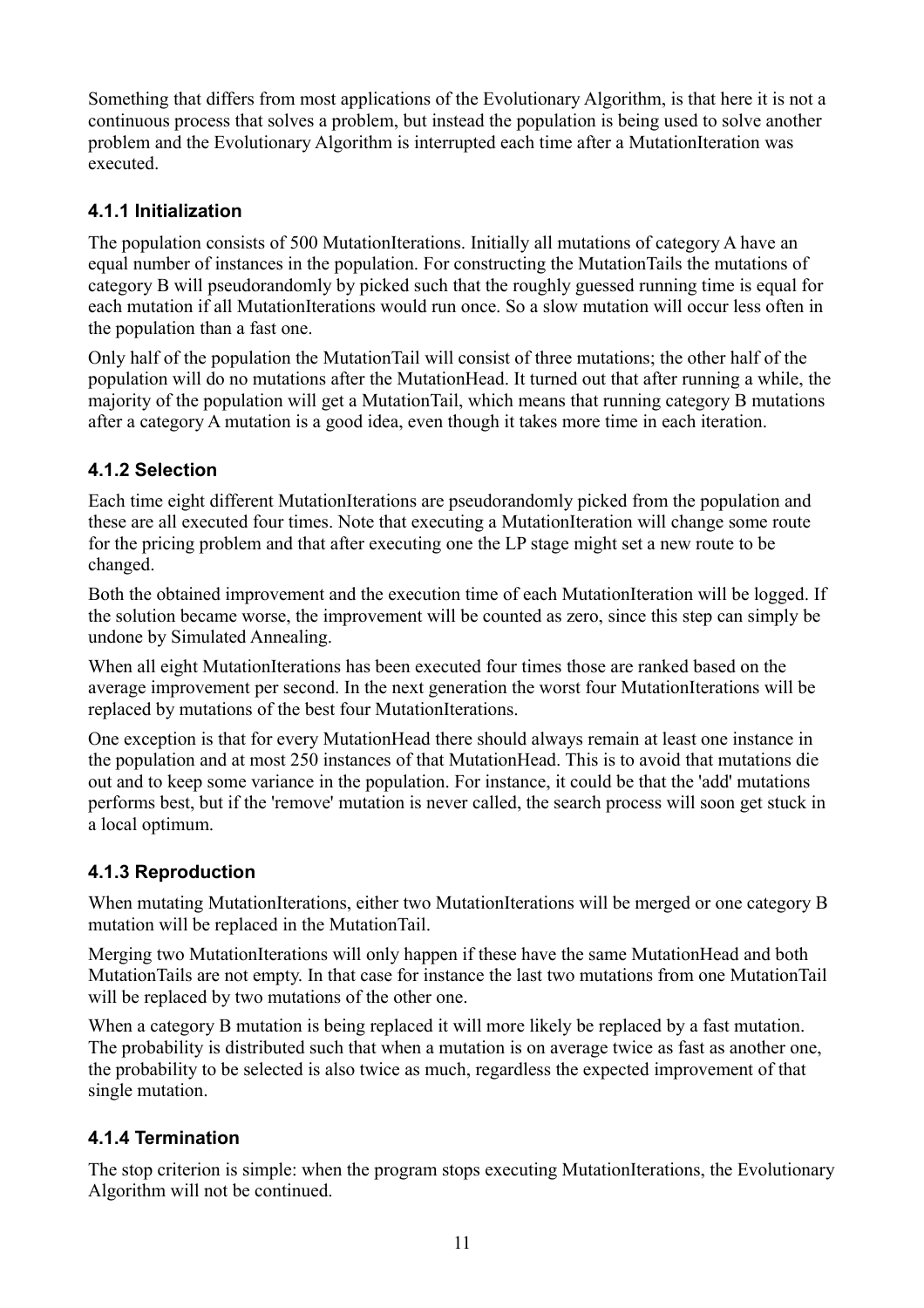# **5 The reduced LP stage**

After a third of the total computation time the problem will be reduced a little bit by temporarily setting the decision variable of a route to 1. After a set of new columns are created the decision variable can have any variable again and the next decision variable will be fixed to 1.

Section 5.1 describes which decision variables will be fixed and section 5.2 describes how new columns will be generated.

There are two reasons why fixing variables improves the search strategy. Firstly, it reduces the remaining problem so making it easier to solve. Secondly, it helps to make the solution a little more integer since at least one column is no longer fractional. This enforces the other fractional columns to be restructured.

Temporarily reducing the problem to find another set of columns is an idea that was also applied by Diepen [8]. It will be explained in section 6.2, since the approach of this chapter differs too much from the approach of Diepen.

## **5.1 Selecting variables to fix**

The decision variables that are most interesting to temporarily fix to 1, are the ones that are likely to occur in an integer solution. Therefore it will iterate over the highest decision variables, but before that it first iterates one time over all positive variables of an integer solution.

That integer solution will be created by the MIP solver based on the current set of columns. The time spent for searching an integer solution is limited to one minute. Because the number of columns in this stage is much smaller than in the ILP stage it is often possible to find a good solution within that time limit. In many cases this is not the optimal solution, but that is not required here. The columns that are being generated based on the columns from the solution, will be useful anyway.

If there was no solution found within that minute, the best solution from the warming-up stage will be used. Recall that the warming-up stage was executed before the LP stage, but it will be discussed in chapter 7.

To summarize, the variables that will be fixed one by one are at first all positive variables of one integer solution and after that some more decision variables from the LP to start with the one with the highest value.

The number of variables that are being fixed will depend on the running time; on average this is circa 100 columns.

### **5.2 Creating new columns**

When a decision variable is temporarily fixed to 1, all columns containing some of the requests of the corresponding route will be removed from the LP solver, because an optimal solution will not contain duplicates. For each column (but limited to the best 1000 columns) that has temporarily been removed, there is an attempt to reuse it: each invalid request and possibly some requests of which the corresponding dual variable is almost zero or less, will be removed from that route. After that the route is tried to be improved by adding some new requests and finally the sequence will be reoptimized. If the new route has negative reduced costs will be added to the solver.

<span id="page-11-0"></span>After those removed columns were reused the problem is solved again and more columns will be generated as described in the [LP stage.](#page-11-0)

In the next iteration the original problem will be restored, the removed columns will be added to the solver again and a new decision variable is picked to be set to 1.

This 'reduced LP stage' contributed much to find a better ILP solution faster.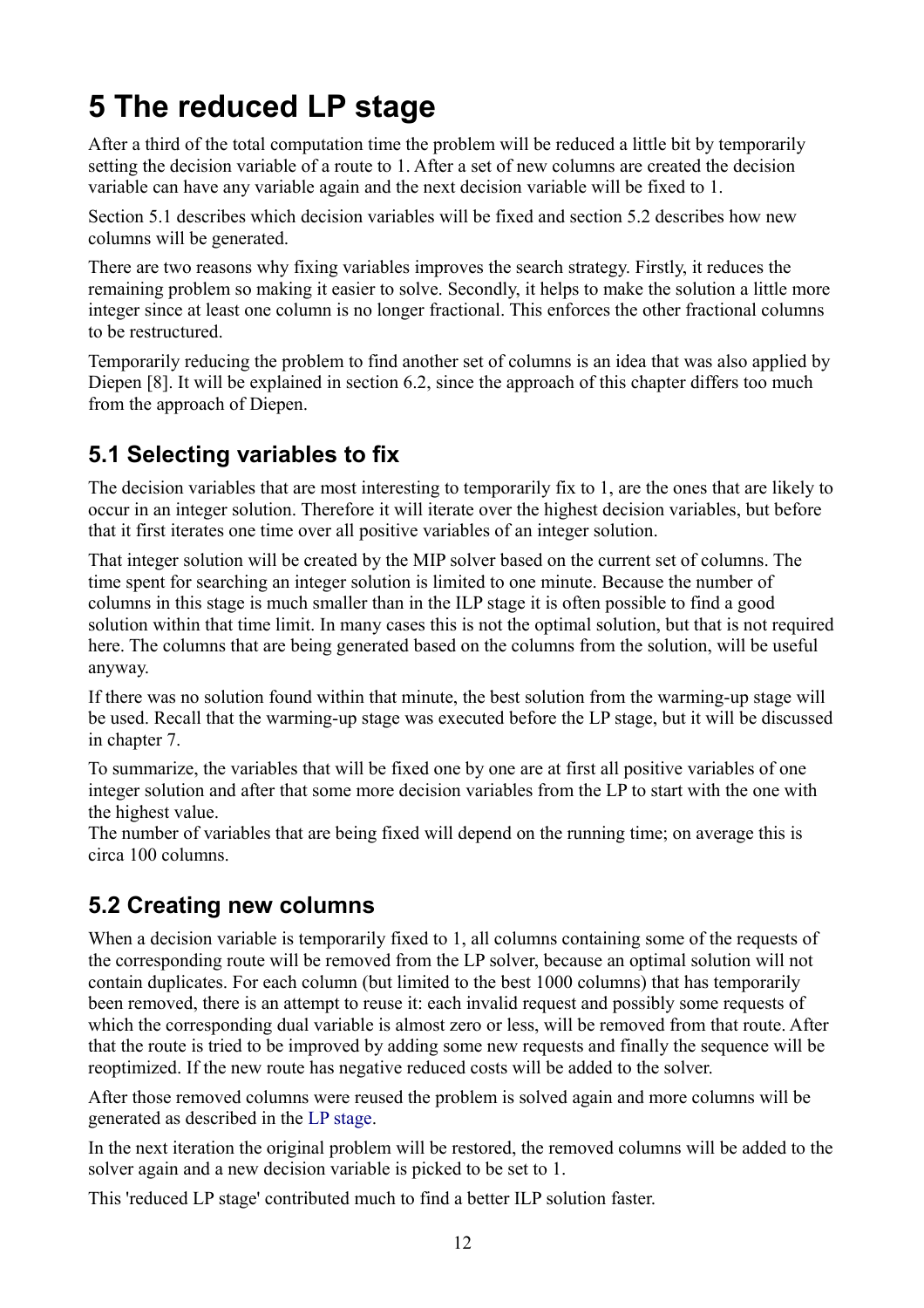# <span id="page-12-0"></span>**6 The ILP stage**

It turned out to be hard to make the solution binary when the number of columns grows. Most instances were not solved within an hour by the MIP solver, so some other strategies where required. One strategy is the one described in previous chapter.

The first attempt was a branch-and-price algorithm which did not succeed since the branching tree became too large; next a heuristic was used to make the solution binary, but that one only worked well for small instances; finally it turned out that the MIP solver was able to solve most problems if it has the right settings and if the right constraints were added to the problem, as discussed in section 6.3 and 6.4.

Although the first two strategies are not used anymore, these will quickly be explained below, section  $6.1$  and  $6.2$ .

## **6.1 Branch-and-price**

In the solution of the LP it is possible (or even likely) that some columns will be selected only partial, meaning that the corresponding  $x_i$  is between 0 and 1. Since the solution should be integer the first attempt was to branch as suggested by Ryan and Foster [9]. If the solution is not binary there will always be at least two requests that occur together in some of the partial selected column(s) and do not occur together in some other partial selected column(s).

The problem will be split into two subproblems, namely: either the two requests will be delivered by the same vehicle or the two requests will be delivered by two different vehicles. In both cases many columns can be removed from the problem.

In both subproblems new columns can be added if these match the branching criteria. When quite some columns have been added, the problem can be split again.

However, it turned out that branching this way took too much time, even if no new columns were created. Even if one would continue to a depth of 20 there is still a lot of flexibility to create valid routes and in many cases the solution will still not be binary. Yet there are over two million LP problems to solve if no branch is cut off.

The branch-and-price algorithm did not cut off any branch because no absolute lower bound known. The LP value can not be used as lower bound because new columns can be added in each branch. One could have tried some heuristic to estimate a lower bound. This will help a bit, but because the gap between the LP value and the best-found integer solution is often quite high, still too many branches cannot be cut off.

Therefore the next attempt was a heuristic to make the solution binary.

## **6.2 Heuristically rounding off**

One heuristic could have been to round off some decision variables to 1 one by one, but a better heuristic is to do this more smoothly. The heuristic that was used, was adding constraints to first round off one variable out of three, i.e. a constraint  $x_i + x_j + x_k \ge 1$  was added, where *i*, *j* and *k* are the indices of the columns that looks interesting to round off.

In each iteration a set of new columns was added to the problem and after that the constraints were narrowed, i.e.  $x_i + x_j + x_k \ge 1$  was replaced by either  $x_i + x_j \ge 1$ ,  $x_i + x_k \ge 1$  or  $x_i + x_k \ge 1$ ; and in the same way  $x_l + x_m \ge 1$  was replaced by either  $x_l \ge 1$  or  $x_m \ge 1$ . Each time the option that resulted in the lowest LP value was chosen.

After that, a new constraint was added the same way.

It does make sense which variables will be rounded off. When half of the routes has been rounded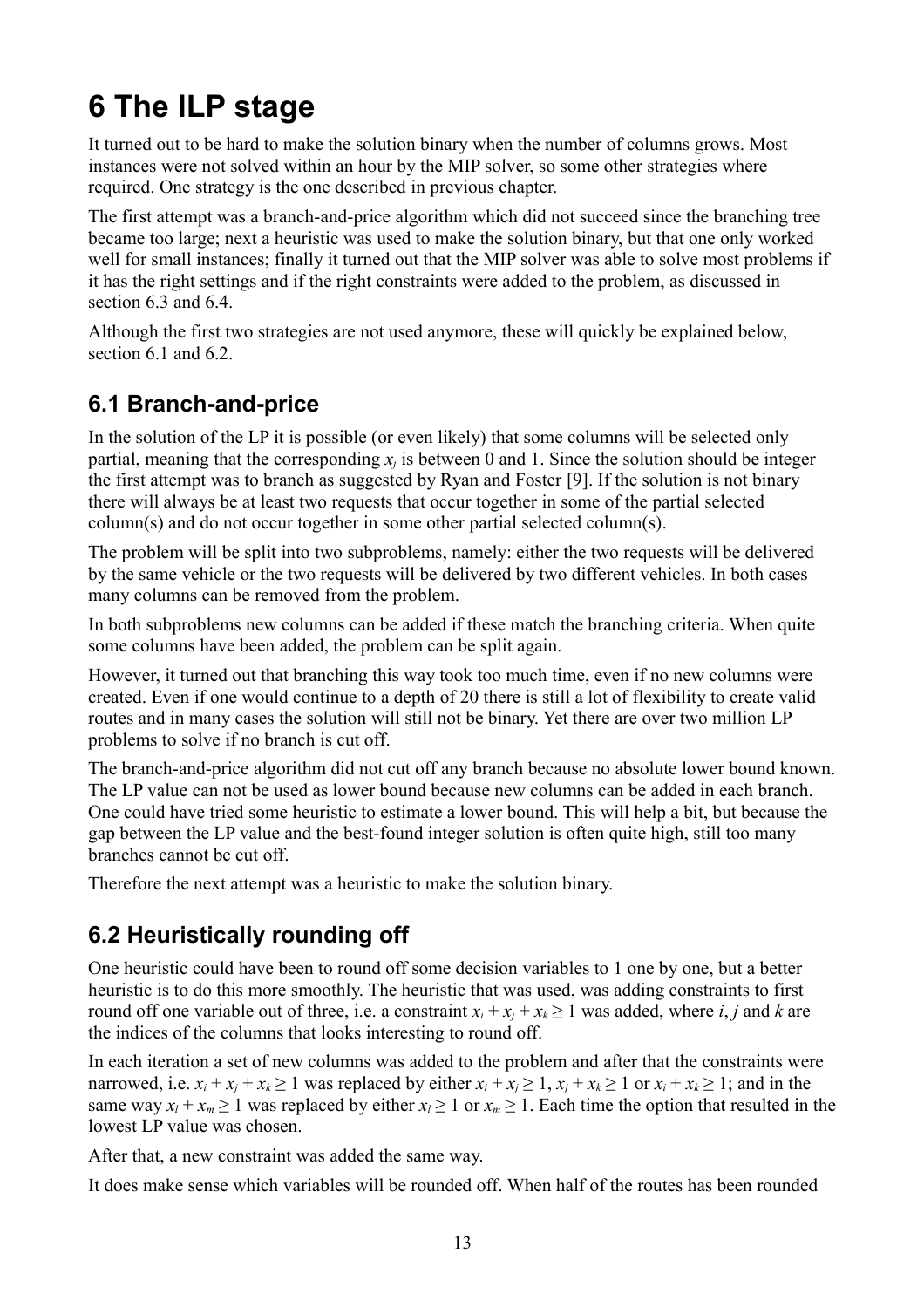off to 1 then preferably these routes are all on the same half of the driving area so there is most freedom for the other half.

Therefore the heuristic started rounding off a route in some specific direction from the depot and change that direction after each iteration to realize that the routes that are rounded of are closely to each other.

The actual algorithm was slightly different because preferably variables with a higher value will more likely to be rounded off. Therefore it was computing some score that depended on both components. At the end it took the three routes with the highest score. At least one of these was required to be selected in the solution, i.e. a cut like  $x_i + x_j + x_k \ge 1$  was added to the problem.

A route was only added to the cut if it did not have any request that was also contained in any other route of another cut. This was to avoid that the solution would have become infeasible when the cuts were tightened.

When almost every route has been rounded off it might be possible that there are no three routes that do not conflict with the existing cuts. In that case no new cut was added but the existing ones were tightened.

Each time when three cuts were added, one cut was removed. In the beginning the oldest cut was being removed; when there were almost no columns left, the one that increases the objective value most was being removed. Removing that cut will decrease the objective value most.

### **6.3 Creating additional columns**

As the previous described heuristic sometimes gave quite bad solutions, the next step was to look for a way to let the MIP solver solve the ILP.

The first attempt was a heuristic that did work well for the gate assignment problem as shown by Diepen [8].

When one column gets selected for an ILP solution many other ones are not interesting anymore as these contain requests that are already covered by the first one. The heuristic therefore is to create second-choice columns, that is: each time when one new column has been generated one could take each request of the new column out of the problem one by one and solve the pricing problem again. The columns generated by this process could be set aside and added to the solver just before making the solution integer.

The gate assignment problem solved much faster when a few hundred thousand of these columns were added. However, for the pickup and delivery problem it did not help, at least not for the given instances of the Li and Lim's [10] benchmark. Attempts were made for adding up to 500,000 columns but due to those many columns even solving the LP took many seconds and the ILP could take hours.

Yet the solution value became better so as a trade-off the program will now add only a few thousand of those columns. Another difference to the approach of Diepen is that the columns will only be created just before making the problem integer, to get a better estimate of the dual values.

In this variant, one by one each request will temporarily be removed from the problem and so will all column containing that request. To avoid the LP solution to become worse, all columns that had zero reduced costs in the original LP solver will be collected. From these columns the request will be removed and that new column will be added to the LP.

Now the problem is resolved to get better dual values. Then for each column that has temporarily been removed, there is an attempt to reuse it by removing the request. From those smaller routes circa twenty of the best ones are taken to be added to a column pool. Moreover the algorithm will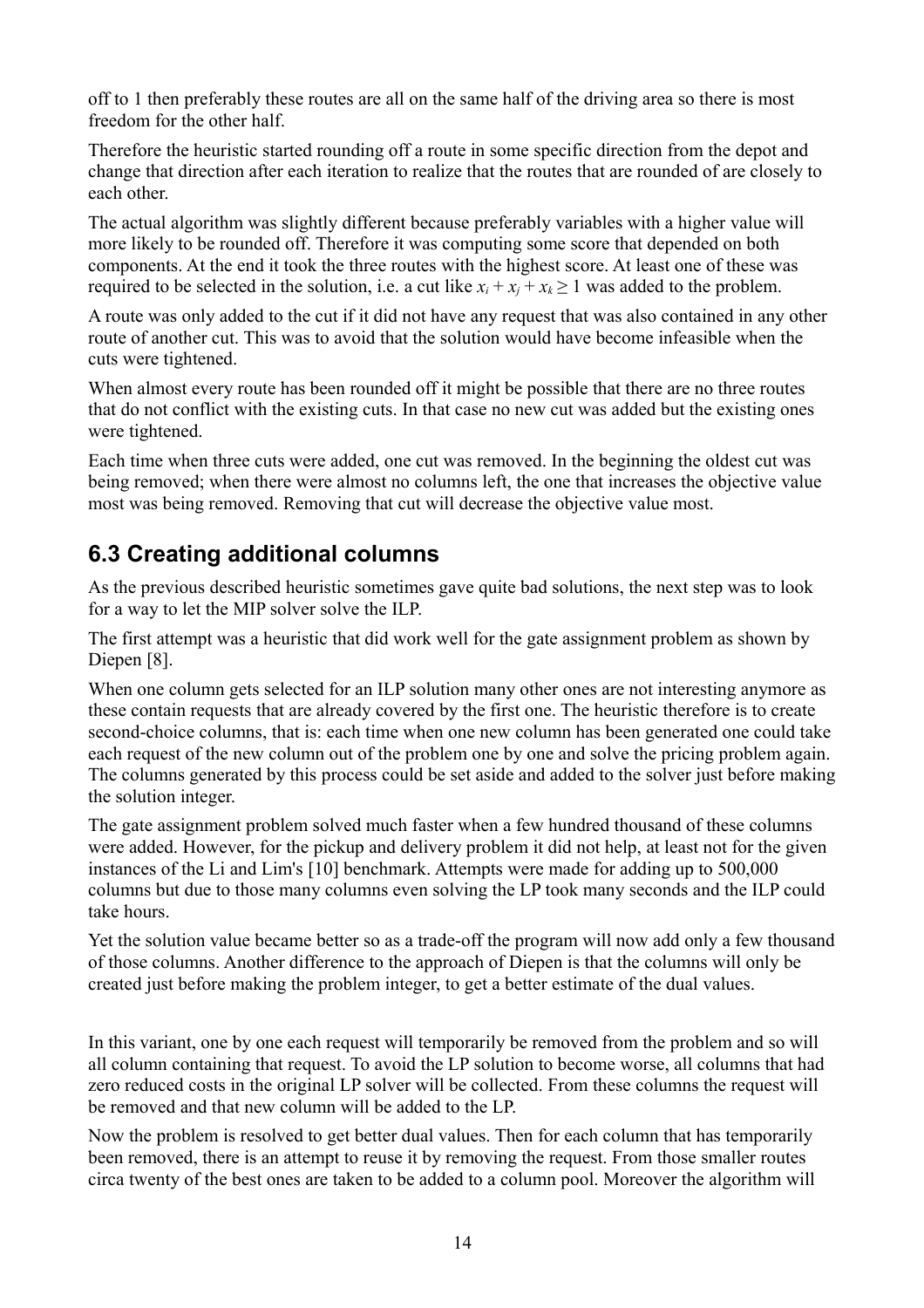optimize some routes and try to add other requests. From these routes the best ones will be added to the column pool as well. Besides that, a few more columns will be generated as described in the [LP](#page-14-0) [stage.](#page-14-0)

<span id="page-14-0"></span>When every request has been disabled once, all routes from the column pool will be added to the solver and the problem will be solved as ILP.

## **6.4 'Equals' vs 'at least'**

The problem solves much faster when branch-and-bound tree is more limited. Something that helps a lot to make the solution less fractional is a constraint for the number of routes. If the sum of the variables of the current LP solution equals 30.4 for instance then you know that the best integer solution has at least 31 routes. Adding this constraint solves the ILP faster, but sometimes it still can take quite long, especially if the best known solution has 32 routes, since much time is spent to branches that will not find a solution with less than 32 routes.

First solving the problem for exactly 33 routes, then for 32 and finally for 31 ones solves faster than immediately solving it for 'at least 31 routes'. Moreover the MIP solver faster finds *some* solution which is better than returning no solution at all in case the time limit is being exceeded.

The constraint for the number of routes first will have the value derived from the best solution from the warming-up stage, as discussed in chapter 7. That number of routes will be decreased until no feasible solution can be found.

For the other constraints there is also the possibility to choose either whether every request should occur *exactly* once in the solution or *at least* once, which means that the = sign in the following constraint from the master problem can be replaced by  $a \geq sign$ .

$$
\sum_{j \in J} a_{ij} x_j = 1 \qquad \forall \ i \in N
$$

During the LP process the sum of all variables containing the corresponding request will have to be *at least* one, mainly to avoid rounding errors in MIP solver that result in wrong dual values.

In the ILP stage one of the both can be chosen. If the sum should be *at least* one there are more valid solutions and since the ILP does not contain *all* valid routes, this solution (after removing duplicates) could be better. On the other hand, if the sum is required to be *equal* to one, the problem solves faster. The latter is chosen since (regarding the given time limit) it is then possible to add more columns in advance. If there are enough columns then no request has to be selected more than once.

<span id="page-14-1"></span>As described in previous section some columns are added that simply has one request less than another column. This decreases the likeliness that the solution could have had duplicates.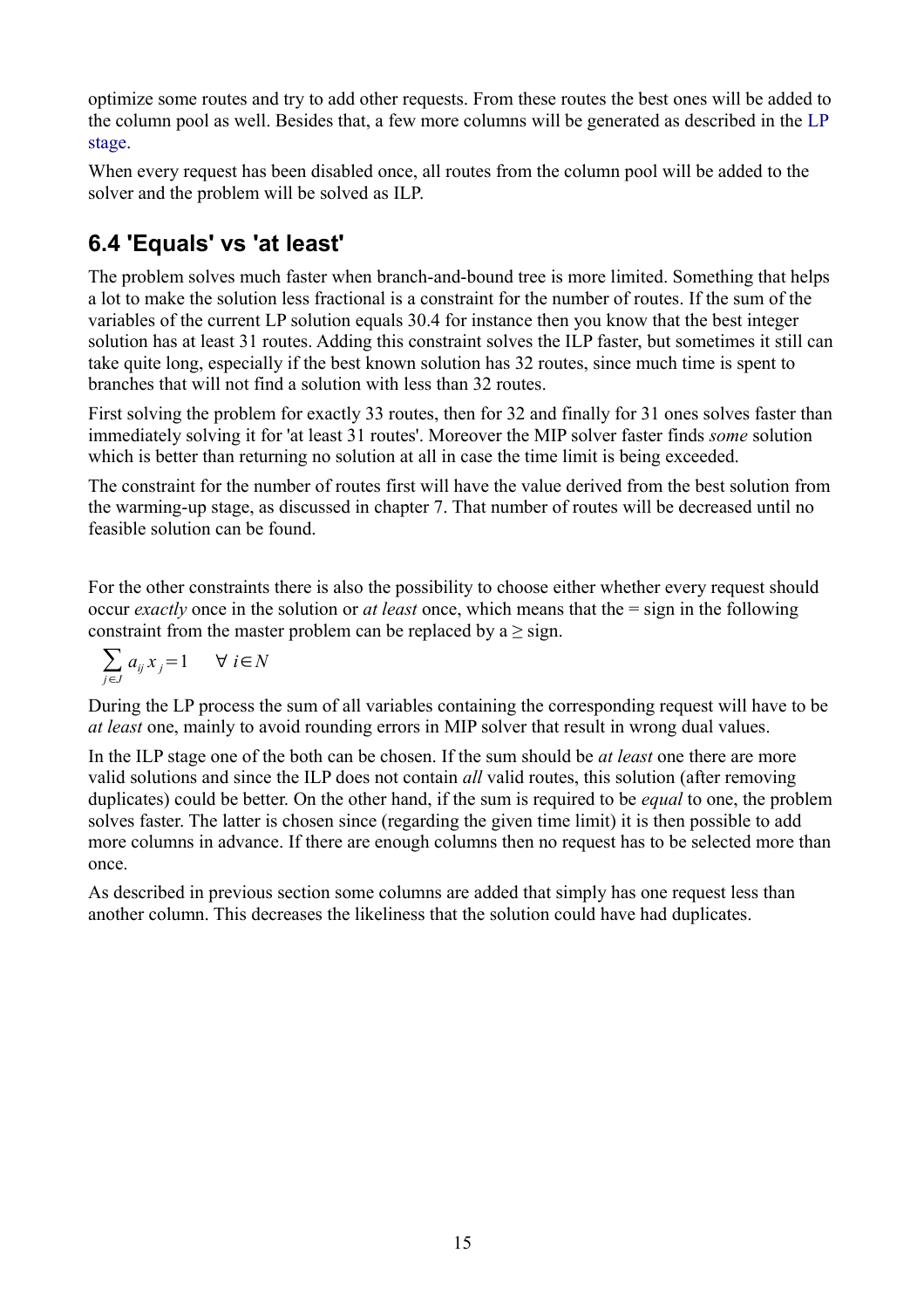# **7 The warming-up stage**

The goal in the warming-up stage is to find an initial set of columns for the LP solver that already gives a quite good objective value.

At first an [initial solution](#page-15-3) will be created. Then for several times (currently 40 times) the following actions are performed. These actions (except for the last one) will be explained in the subsequent sections.

- <span id="page-15-3"></span><span id="page-15-2"></span><span id="page-15-1"></span>• [Try to decrease the number of routes.](#page-15-2)
- Mutate the solution for a few seconds using a [Simulated Annealing algorithm.](#page-15-1)
- <span id="page-15-0"></span>• Move to a better local optimum using the [RequestMover.](#page-15-0)
- Add all routes of the current solution to the LP solver.

### **7.1 Initial solution**

The action to decrease the number of routes (as described in next section) turned out to work so well that an initial solution can simply consist of  $|N|$  routes where every route contains exactly one request. After merging the routes the solution is usually better than some greedy heuristic, since the latter usually ends with a few requests that increase the costs a lot.

### **7.2 Decreasing the number of routes**

For each route in the current solution it will check if it is possible to move all requests of that route to any other route of the solution. Each request will be moved to the route where it increases the costs least. If not every request of the route can be reassigned to another one then the route will be restored.

This action will only be performed during the first few iterations or if minimal number of routes, according to the LP solver, is less than the number of routes in the current solution.

Note that in this stage the LP solver only contain the few columns that were added in the previous iterations of the warming-up stage. It does not yet give an absolute lower bound of the number of routes, but using the current one is a nice threshold that skips many calls to that time-consuming action at moments it probably does not find a better solution.

### **7.3 The Simulated Annealing algorithm**

The algorithm for mutating a solution of the master problem is much similar to the one for the pricing problem.

One difference is that now the absolute costs of the entire solution are computed instead of the reduced costs of one route. The other difference is that it is no longer possible to simply add or remove requests since the solution should always be valid. Instead requests are moved from one route to another.

The mutations of category A are now: moving one request to another route, or swapping one to three requests from one route with one to three requests of another route.

The mutations of category B are the same. These will only operate on the two routes that have changed.

### **7.4 RequestMover**

Since there is not much time spent to the Simulated Annealing stage, the solution can often be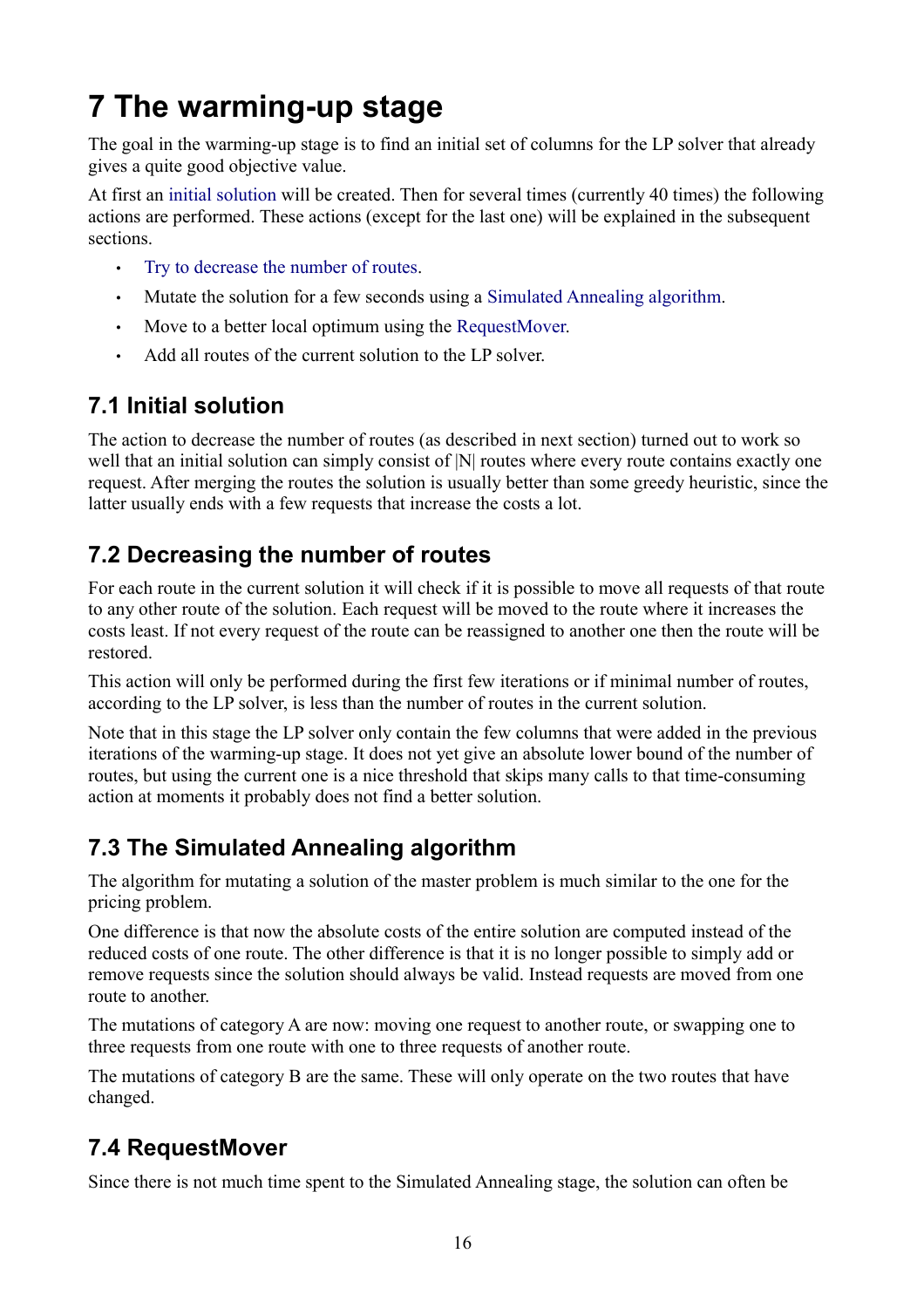improved by just checking for each request if it better can be assigned to another route. It will search for the best position in each other route.

<span id="page-16-0"></span>After the request was added the route might improve by applying some mutations of category B as described [earlier.](#page-16-0) It would take too much time to optimize each route after trying to add the request. Therefore every request will temporarily be inserted at the best position of each other route, but only for the three routes where the costs increase the least after adding it, the stops will be optimized a little using some mutations of category B. The request will finally be moved to the best route.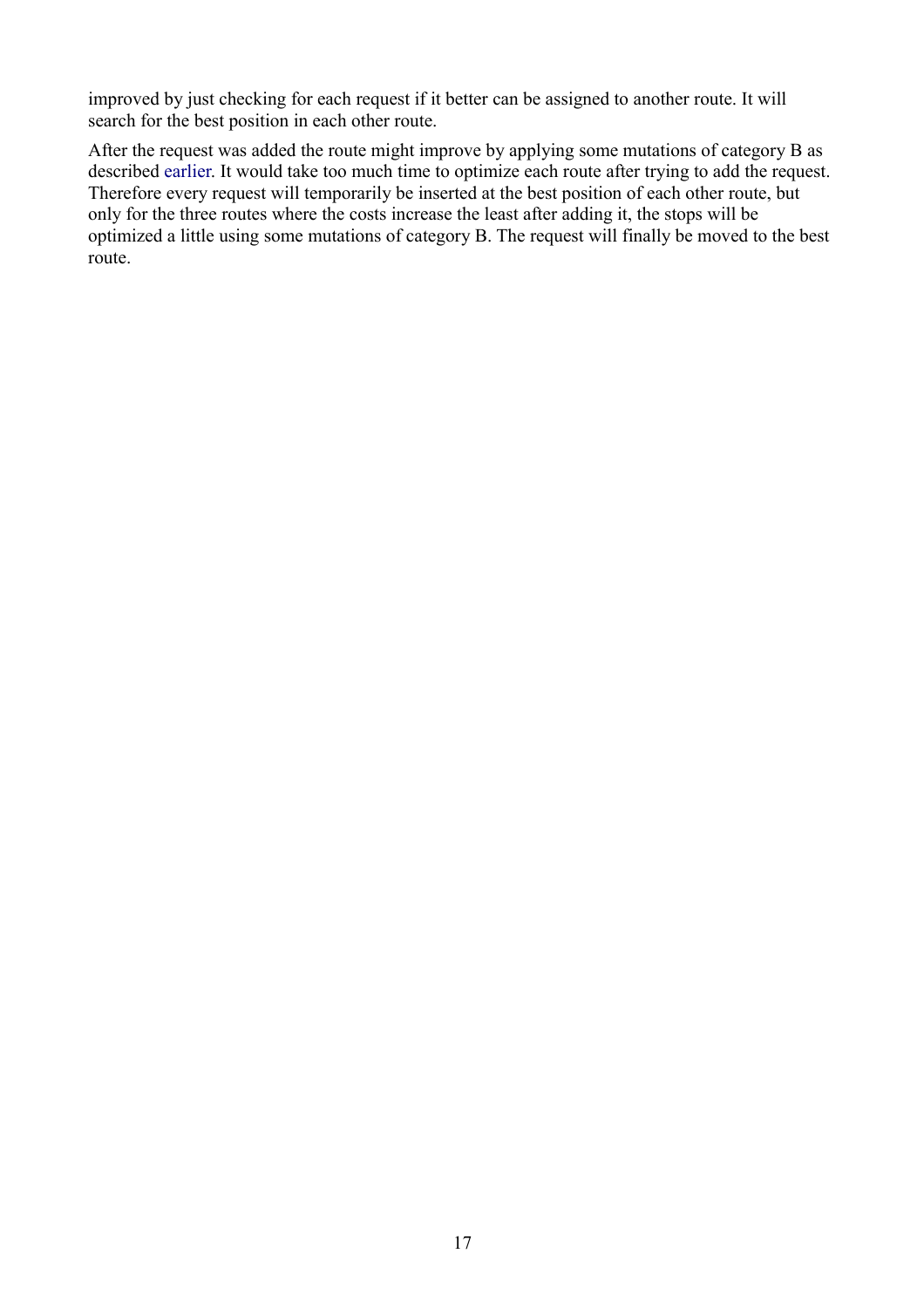# **8 PDPD**

In the Pickup and Delivery Problem with Disturbances (PDPD) the travel times and service times are no longer a deterministic value, but these are a stochastic value that follow a normal distribution.

Both for each location (service time) and for each tuple of two locations (travel time) there is a function that has the departure time as input and returns the two parameters for the normal distribution.

The implementation would not change if that function returned another distribution, so with this implementation it is possible to simulate any real-life situation with respect to the travel times. The driving hours law is not yet taken into account, but that would not much change the way of solving either. It can always be solved by the local search algorithm that makes a small change to the route and reevaluates the route to compare the costs of the route.

In the deterministic case it was required to arrive on time at each location. In the stochastic situation this can never be guaranteed, but one would like some trade-off between minimizing the lateness and minimizing the distance. Therefore a penalty will be added, depending on the time of arrival. In real-life that penalty usually does not have to be paid, but since arriving too late will have negative impact on the customer relation, there will be some indirect costs.

The objective for the PDPD is to minimize the total costs, which is the sum of:

- the total distance
- the expected penalties for arriving too late
- a constant C for each vehicle that is being used

### **8.1 Creating instances**

The instances for the PDPD will be based on the Li  $&$  Lim instances [10]. Next sections will describe the changes.

#### **8.1.1 Time windows**

In the Li  $&$  Lim instances all customers simply have one time window in which the vehicle should arrive. If the service costs and time would be drawn a graph, it will look like the picture below.



time of arrival

When the vehicle arrives before the end of the time window there are no service costs. However, when the vehicle arrives too late, the solution of the PDPTW becomes invalid. Therefore that can be modeled as service costs of infinity, which explains the vertical red line in the graph.

The green decreasing line shows that the vehicle has to wait until the beginning of the time window. During the whole time window the service time is equal. After the time window the service time does not matter anymore because these solutions will be rejected.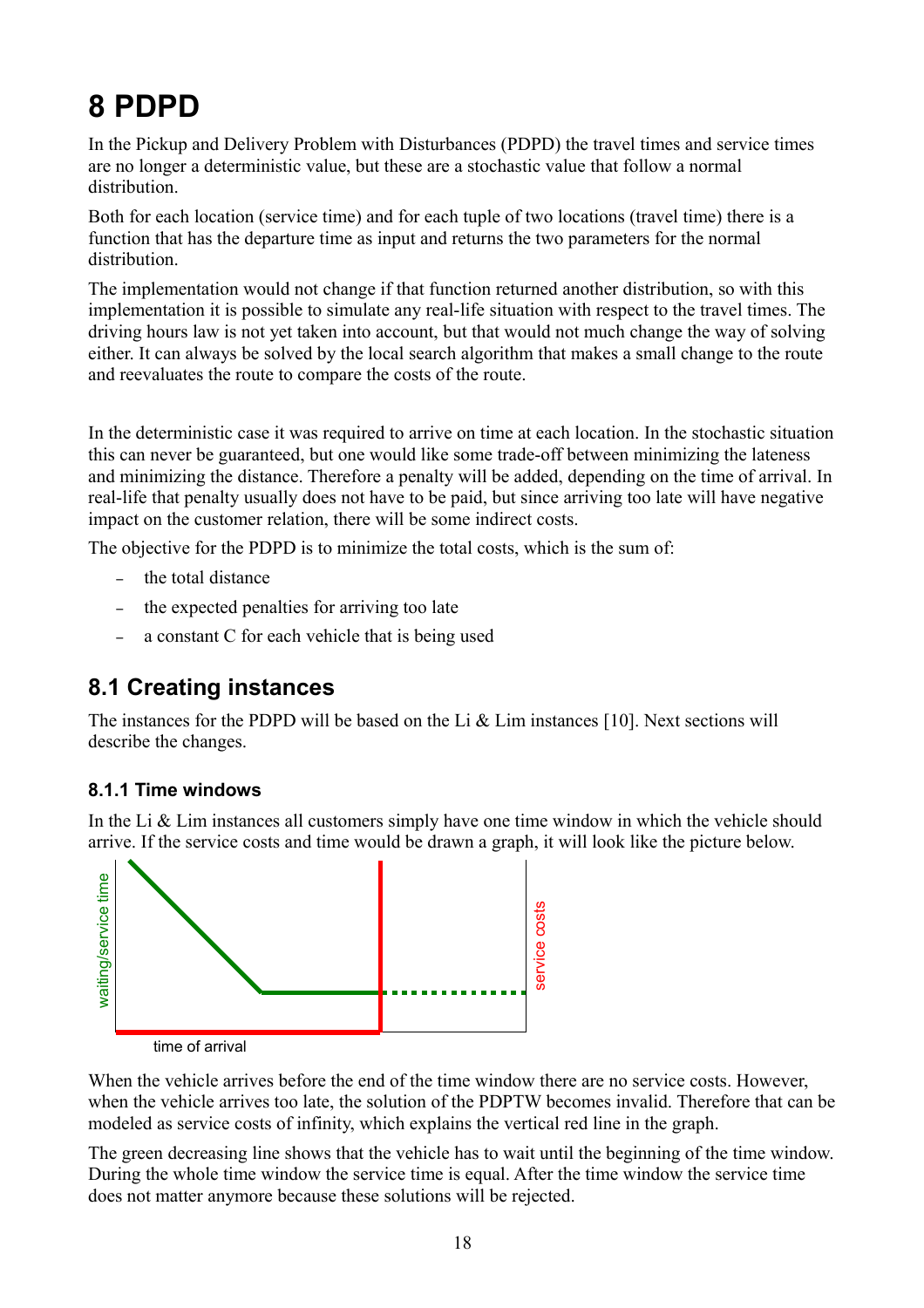In the real world this is different: the time window constraint is softer and service times might depend a little on the time of arrival.

Let us first start with the end of the time window. The customer will prefer the vehicle to arrive on time, but arriving a few minutes too late is not as bad as arriving an hour too late. On the other hand, when the vehicle already is an hour too late, then waiting another hour is often not as bad as the first hour. In other words, it is often better to arrive two hours too late at one customer than arriving an hour too late at two customers. Of course there will be real-life situations where this is not the case, but for these PDPD instances it is.

The bold red line now shows a better reflection of the reality.



In most cases the service time will also increase when arriving too late, since for instance the right persons might not be immediately available.

There will also be customers for which the time window is less important. There the penalty for arriving to late will be less.

It could also be possible that arriving a few hours earlier is allowed, but with some additional waiting time. No costs will be added, to keep the computation easier, since it would be added, an optimal solution does not only depend on the order in which the customers are visited but also on how long the vehicle waits before going to the next customer. Of course the algorithm could be changed, but that is not in the scope of this survey.

To keep the comparison with the PDPTW fair, only a few customers will be created where arriving earlier is allowed.

Another variation is to introduce a break at noon. If the vehicle arrives at lunch time, it will have to wait for a little while.

The last variation made is that it might be more attractive to arrive in the morning than the afternoon, or vice versa.

Of course, much more variations are possible, but for adapting the Li&Lim instances only these are performed. The implementation will not change if the service time distribution would have been more detailed.

Every customer will have one or more of these variations. All combined, the graph for a customer could look like the picture below. The peek in the middle indicate the lunch break.



If the real costs and service distributions are equal to the bold lines but the problem should be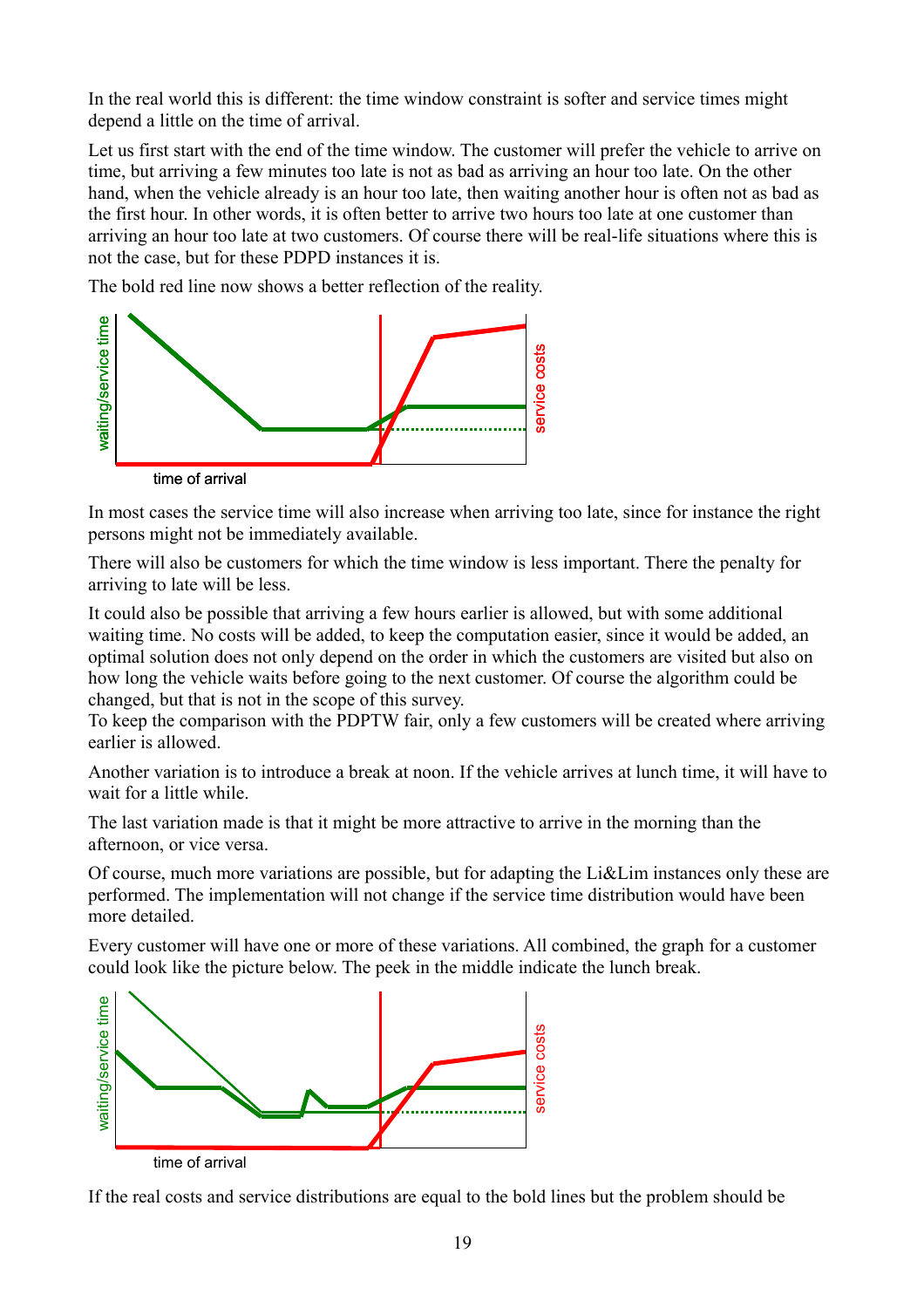modeled as a PDPTW then the best estimate of the time window is equal to the thinner lines, although there can be some discussion about the exact value of the end of the time window. The end of the time window will depend on the costs of being too late and the estimated probability of being too late, based on the moment in time, so in the afternoon there will be a larger buffer in the PDPTW, i.e. larger time windows will be generated in the PDPD. Hence, the generated distribution of the previous picture will more look like the picture below, because the real arrival time of the PDPTW is usually later than the computed arrival time that did not take disturbances into account.



#### **8.1.2 Traffic jams**

In the real world roads are busy, especially on certain moments in certain areas. Nowadays very detailed information about traffic flows is available. For each moment in time one could compute an estimate of how long it takes to get from A to B.

For each instance such a table will randomly be generated.

First twenty delay zones will be generated. These circular shaped areas are hard to get into during the morning rush hour and hard to get out during the afternoon rush hour. In the real world these areas are usually around the larger cities. Therefore a delay zone will be added near a cluster in the following way.

Firstly twelve triples of customers will randomly be picked from the instance. Then that triple will be used whose customers are most near each other, compared to the other eleven triples. The center of that triple will be the center of the delay zone. The radius of the delay zone will be equal to the distance from the center to any of the three customers.

Those values (the x, y position and the radius of the delay zone) will be rounded off to an integer value.

The picture of next page shows an example of an instance. The blue circles show the customers, where the pickup is connected to the delivery by a gray line. The red circle in the middle is the depot and the large black circles show the delay zones.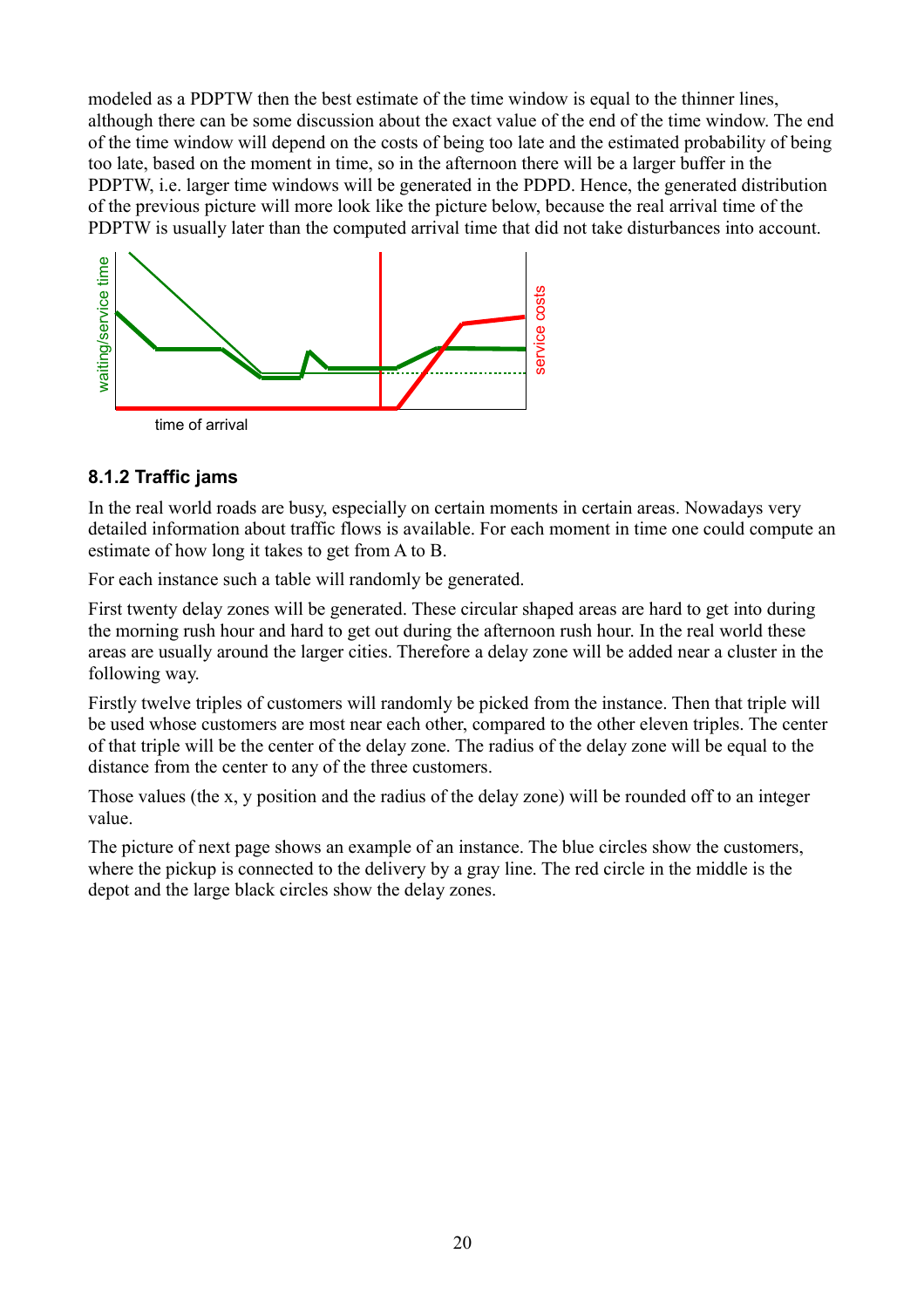

Each delay will get a weight, which is the maximum average of the delay when a vehicle crosses the delay zone. This weight will vary from 0.02 to 0.05 of a day length. To compute this weight a random value is taken from a uniform distribution, which is also the case for the forthcoming ranges mentioned in this section.

This maximum delay is only applied at two moments: one peak in the morning and one in the evening. Around those peaks the delay will linear increase / decrease. During the rest of the day the delay will be between 0.1 and 0.3 times the weight.

During the morning the delay zone will mainly (70 to 90%) affect the incoming traffic and the other 10 to 30% the outgoing traffic.



Note that a delay is normally distributed and therefore will not only consist of an average or expected delay but also a deviation. This deviation is between 10 and 30% of the average.

Finally a delay table will be computed that holds a mapping for each two customers: given a departure time from one customer it will return the delay (an average and deviation) if driving to the other.

To reduce the size of the delay table the values will be rounded off, so mappings that are equal can be combined.

### **8.2 Route computation**

Computing the expected travel time of a journey becomes a little more complex with all those stochastic disturbances. Normally if two variables are independent normally distributed these can be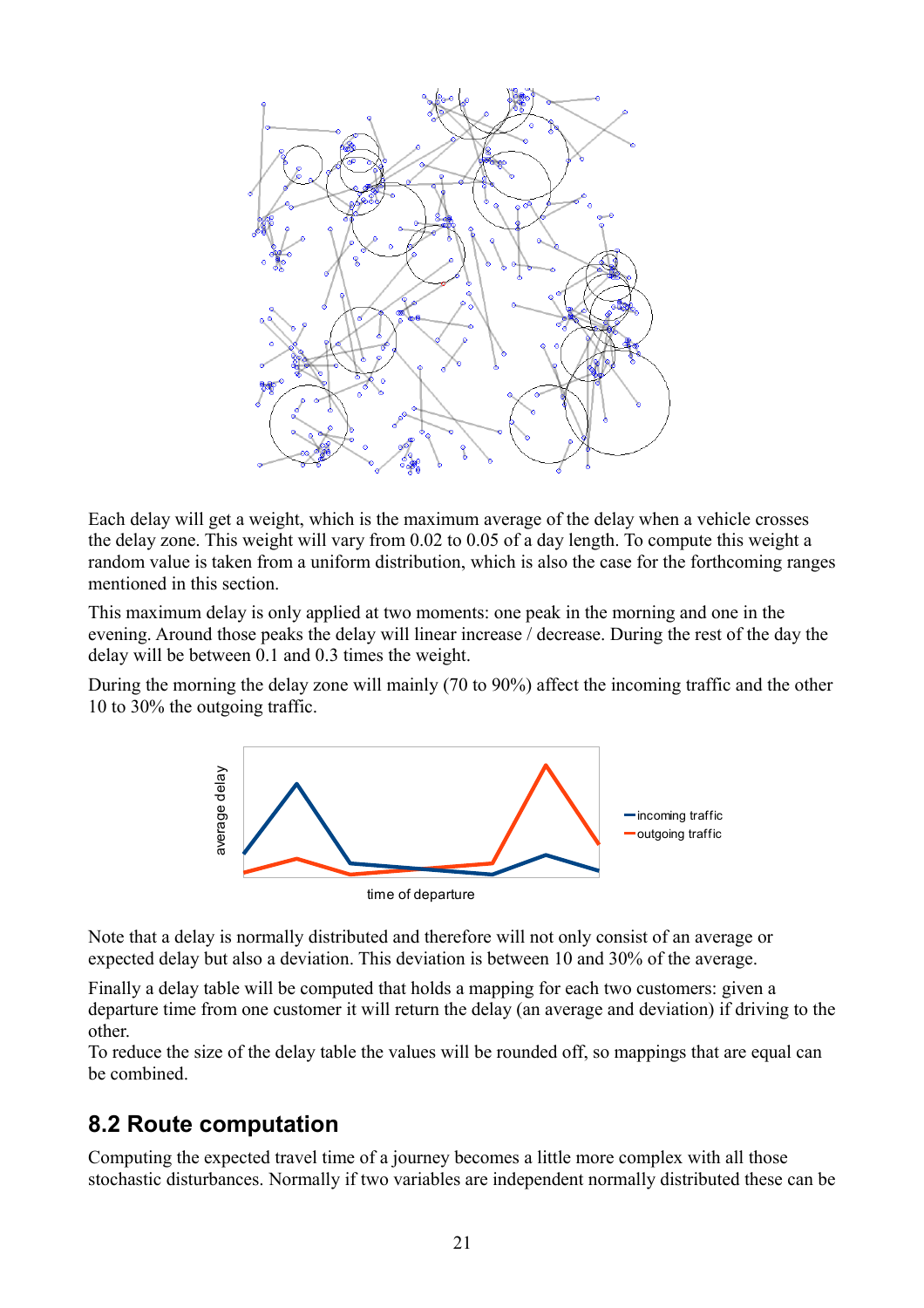combined to a new normal distribution. However, in this case the distributions are not independent, since departing 5 minutes later can cause arriving 10 minutes later, due to those time dependent functions for computing service and travel times.

Therefore the approach was chosen to run some simulations to get an estimate of the average costs of the route. The number of simulations will decide the quality of the estimate and also the performance decrease. The current implementation will do eight simulations as a trade-off between time and quality. Before adding a column to the master problem it will do 100 simulations to get a better estimate.

To compute the arrival times at the next stop one could simply iterate over the departure times of the current stop and compute the arrival times based on eight random simulations. The disadvantage of this approach is that selecting the best sequence will too much depend on luck instead of quality. [The mutations](#page-21-0) will generate a lot of possible sequences and if computing the expected costs is a too random process it will simply select the sequence that had most luck during the eight simulations.

<span id="page-21-0"></span>This could be avoided by running more simulations but that would decrease the performance too much. Therefore, instead of taking eight random values from the normal distribution the program simply takes those values where the cumulative probability is equal to 1/16, 3/16, 5/16 etc. In the simulation it takes a random permutation of these values, so when the first few simulations return a low value the later ones will return a high value.

Each time the travel time or the service time is being computed a new random permutation will be taken.

When a column will be added to the solver this approach is not used but 100 random simulations will be done to get a good estimate. When at the end a solution is being compared with one of the PDPTW 100 new simulations will be performed since the routes that were selected in the ILP solver will also have a little bias to the ones that had just luck during the first 100 simulations.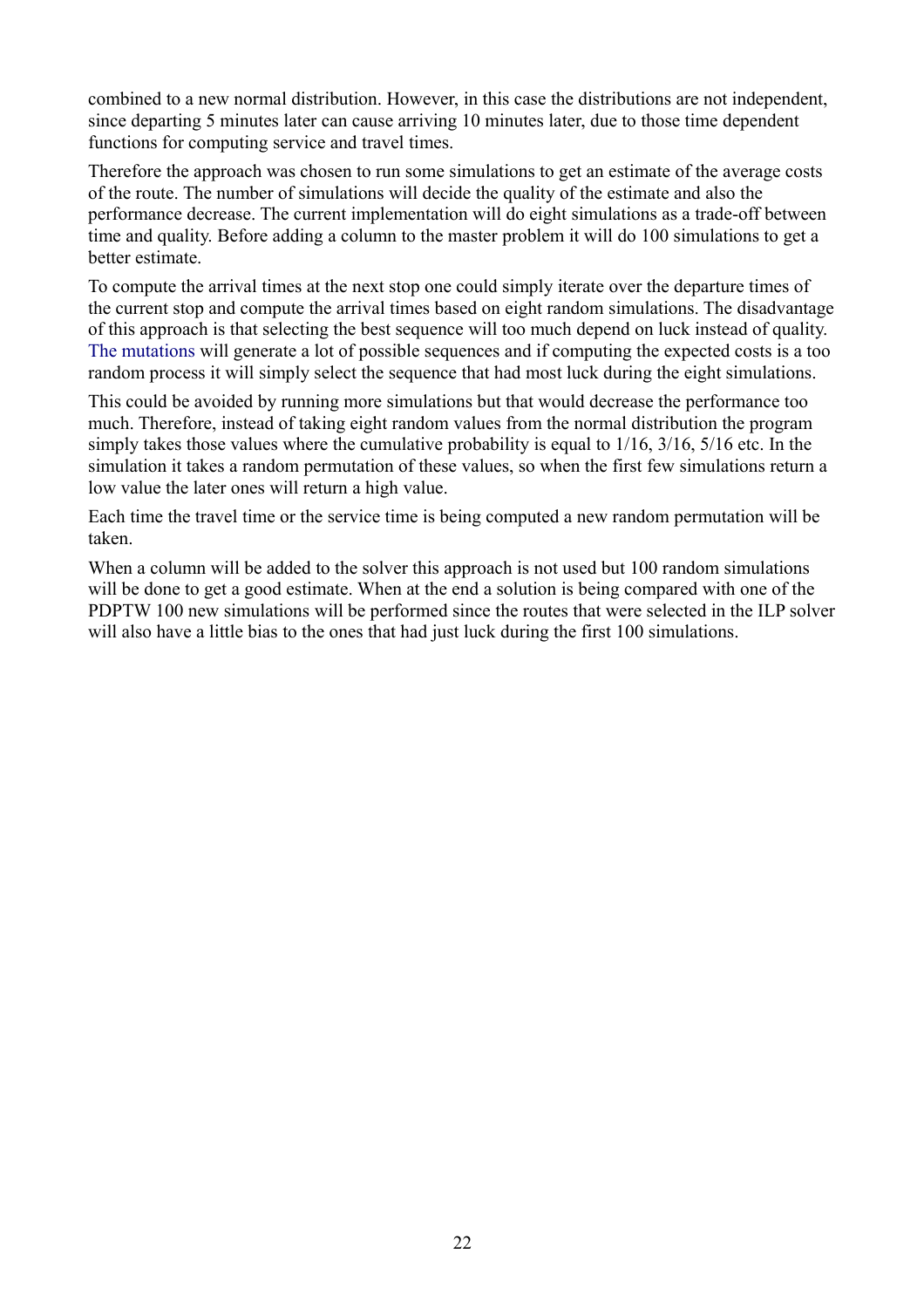# **9 Performance aspects**

When running an experiment it of course makes much sense how well the algorithm is implemented with regard to performance. This chapter describes most of the performance aspects that were taken into account at the detailed level, both for the PDPTW and PDPD, unless otherwise stated.

With all those improvements the program can find and evaluate (for the PDPTW) around six million valid routes per second on [the PC on which the experiments ran.](#page-27-0) Here only the routes with a cardinality of 30 stops (excluding depot) were counted. Smaller routes will evaluate even faster.

When a route has changed, usually a lot of stops are still at the same position. Between two costs computations the part up to the first change does not have to be recomputed. Therefore the mutations of category B are implemented such that it will try to change the first part of the route as little as possible. The number of modifications is not changed, but the order in which these are evaluated are.

Another significant performance improvement is that all mutations will already take care about creating a valid sequence. Recall that each mutation will try many sequences and finally returns the best one. Now, instead of calling the cost function for any of the *n*! possible sequences (where *n* is the number of stops in a route), the mutations will only call the cost function for sequences where every pickup is executed before its delivery and where the capacity constraint is not violated. This reduces the number of calls to the costs function a lot. Time windows are not taken into account by the mutation itself, because that would need arrival times of the whole route to be computed, which is almost as heavy as computing the costs. Note that the cost function returns a very high value if a time window constraint is violated and therefore such a route will never occur in the solution.

Next improvement is about the fact that often a limit for the costs exists. The category B mutations will only look for routes that improve the current best one. If the cumulative costs at the 20<sup>th</sup> stop of some route with 30 stops is already more than the costs of the best found sequence, then it makes no sense to compute the costs for the other 10 stops since this route cannot become better.

It is also possible to compute a lower bound beforehand. This lower bound will take the real costs up to the first change and takes only the distance for the other stops so it will not count the costs of being too late at the customers. It does count the dual multipliers. What it will also do is using that distance to compute a lower bound for the arrival at the depot.

Computing the lower bound improves the performance of the PDPD; for the PDPTW the time spent on computing the lower bound is about equal to the performance gain of computing costs.

### **9.1 More improvements**

#### **9.1.1 Caching**

One improvement that is not implemented but looks interesting, is caching. After some mutations the route can be the same as before. The probability that this happens depends of course a lot on the size of the routes.

For the instances of 100 stops where the solution exist of 10 to 15 routes, caching could reduce the number of calls to the cost function with about 50% using a cache size of 10000.

However, for instances with 1000 stops where the solution exist of 30 to 40 routes this rate would be about 20%. It will also take some overhead to compare the routes for equality and because of the other performance improvements this might take more overhead than improvement.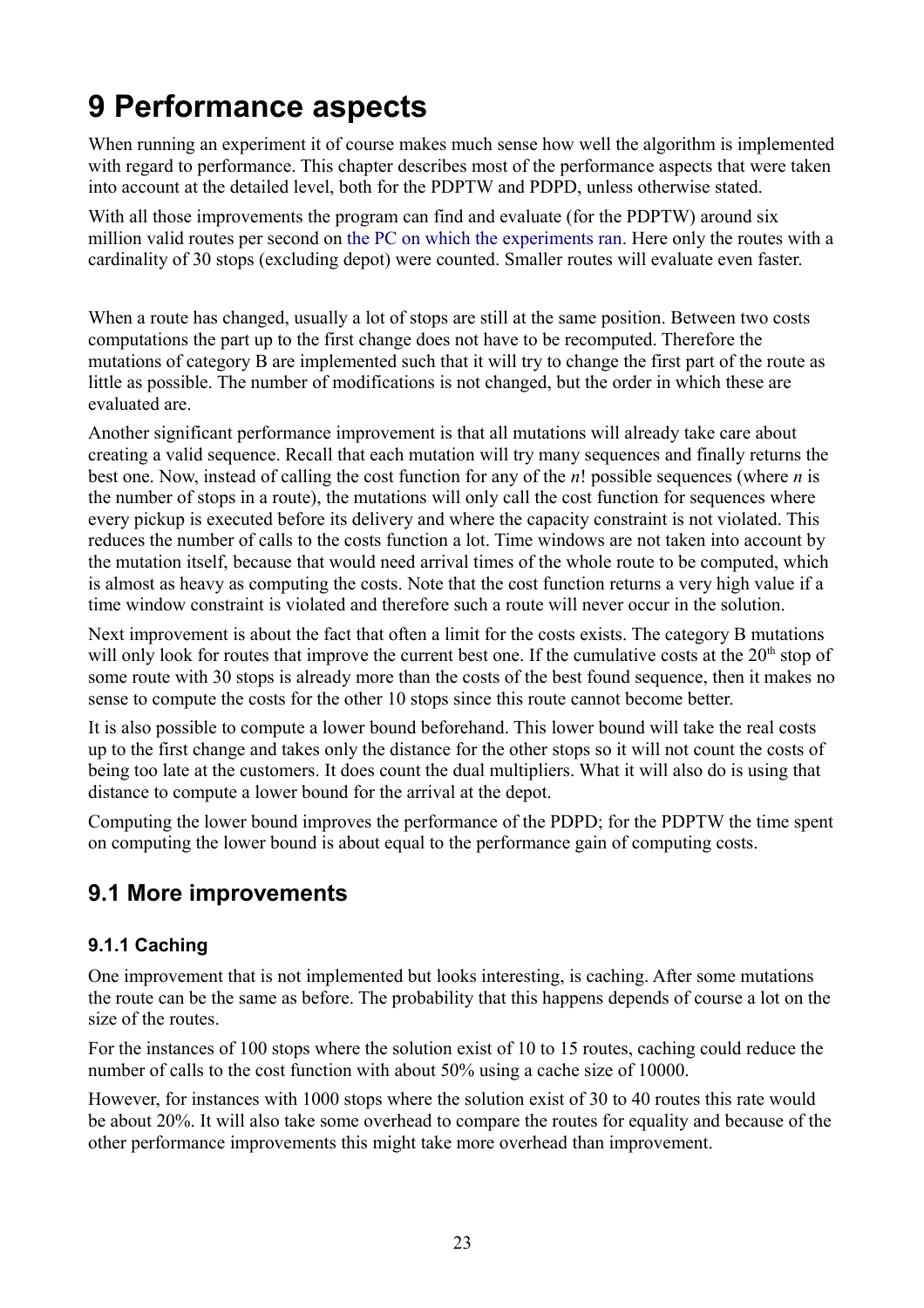#### **9.1.2 Lazy simulation**

For the PDPD the simulation is already quite lazy: during the mutations of category B (2-opt, MoveToBestPosition and Permute) it will only do the simulation if the lower bounds are lower than the costs of the previous route, but before and after a mutation of category A there will always be a simulation, even though it is likely that this route is not the best one.

Another issue is that during the costs computation there will always be a fixed number of simulations (eight simulations in the current implementation), even if after three simulations it is already clear that the current route is worse than the current best route.

These two issues could be solved by using a compare function for two routes. This compare function would only do that number of simulations until a certain confidence level is reached.

Of course, this would again take some overhead. The optimization of only computing the costs after the first change will now be a little harder because one part of the route might have had for instance five simulations already, the next part only three and the last part is completely new.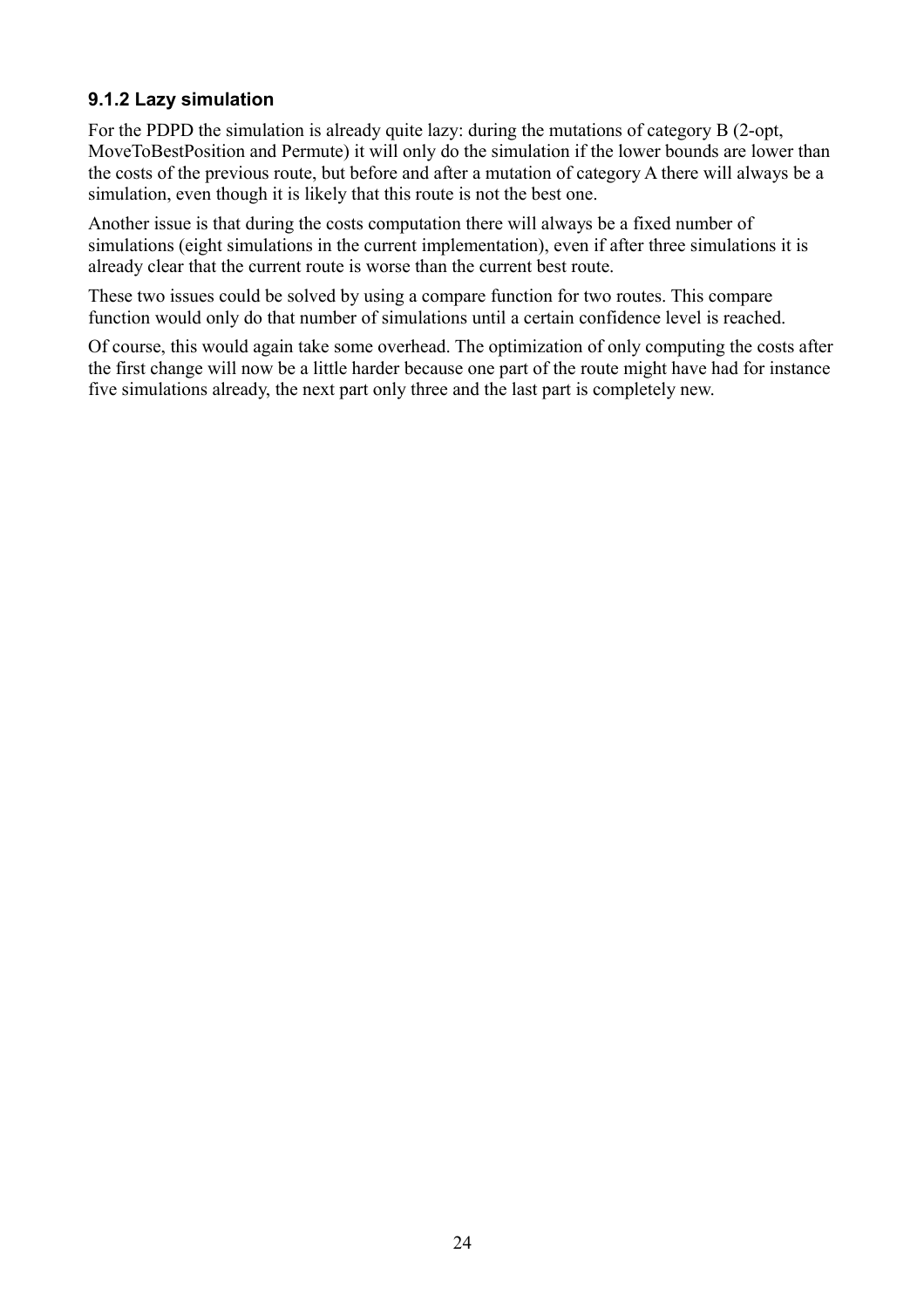# **10 Results**

## **10.1 PDPTW**

The experiments ran on a Dell OptiPlex 755 machine with an Intel E6850 Core 2 Duo CPU of 3.0 GHz. The OS of the machine was Linux and the program was developed in Java.

The program used only one core, to keep the algorithm easier and to make it better comparable with other algorithms. In a real-life application where the computing time is limited you would of course use more than one CPU.

All instance got one hour running time. Based on some test runs the following time division was chosen: circa ten minutes were spent on the SA phase; ten minutes to the first part of the LP stage; during twenty minutes some routes were disabled and columns were generated based on the smaller problem; and during the remaining twenty minutes requests were disabled one by one to add new columns and finally solve the ILP. The time that was left after finding the ILP solution was not used.

To the instances of 100 customers only half an hour running time was given.

As MIP solver CPlex 11.0 was used.

Next page shows the results of the experiments.

The first column holds the name of the instance: the first two digits describe the size of the instance (e.g. 04 means 400 customers); the third digit is the type of the instance (usually type 1 has shorter routes than type 2); the fourth digit is the instance number (each type usually has 10 instances available); the characters after it describe the distribution of the customers:  $r =$  random,  $c =$ clustered,  $rc = a mix of random and clustered$ .

The second and third column hold the best-found solution by other people [10]. The last two columns show the solutions that our algorithm found in the one run of our experiment. Because the algorithm will make many random decisions it will not always find the same solution. For some instances a better result was found in a different run, but that one is not shown here.

If the solution found is better than the old best-found solution it is colored green; if it is worse it will be red; and it is gray if the distance is worse but the number of vehicles is less, or if the distance is better but the number of vehicles is worse. In those cases it does not matter much what the distance is, because the most important target for the PDPTW is to minimize the number of vehicles.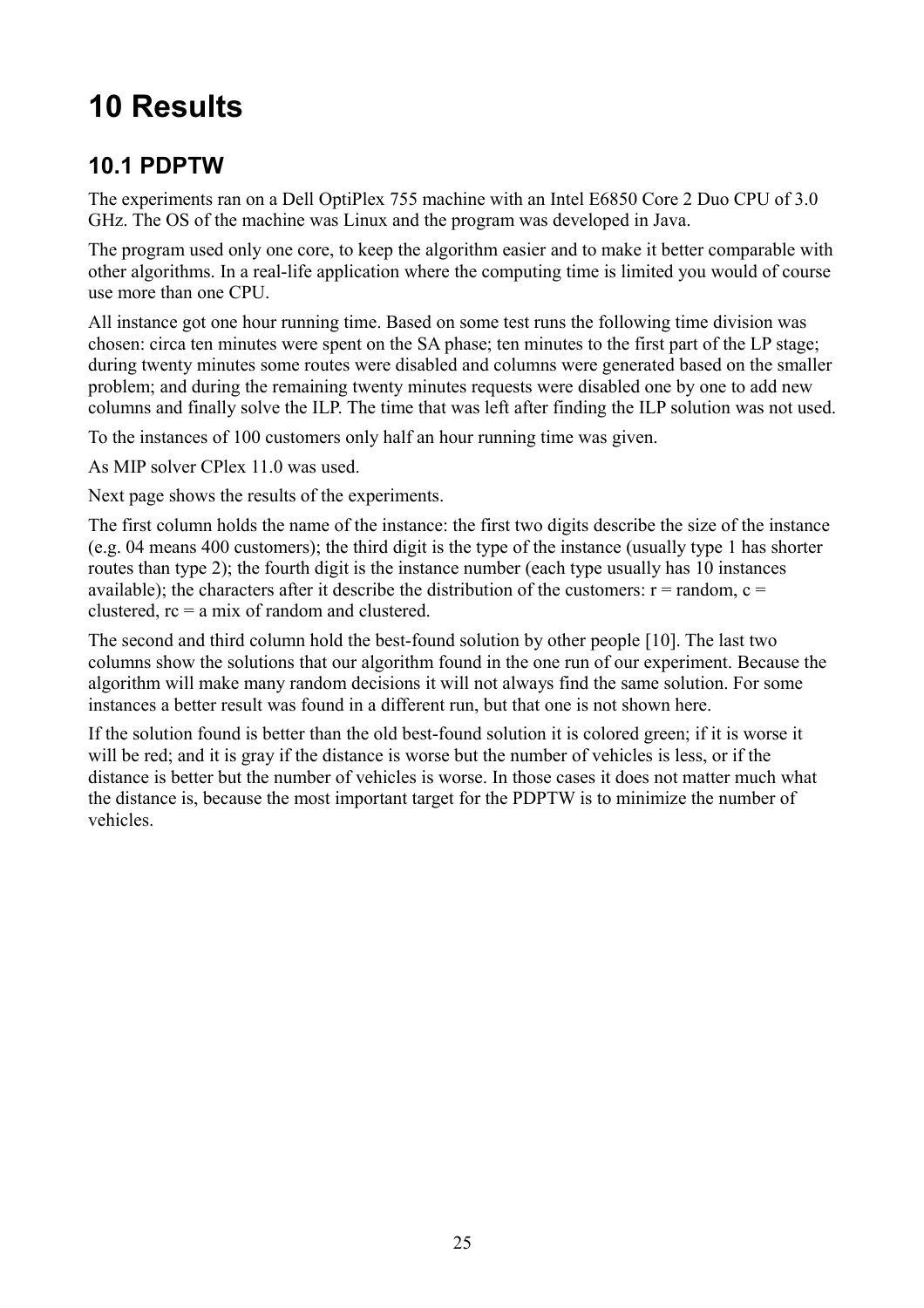| instance |          | best               |          | found    |  |
|----------|----------|--------------------|----------|----------|--|
|          | vehicles | distance           | vehicles | distance |  |
| 0111c    | 10       | 828,94             | 10       | 828,94   |  |
| 0111r    | 19       | 1650,80            | 19       | 1650,80  |  |
| 0111rc   | 14       | 1708,80            | 14       | 1708,80  |  |
| 0112rc   | 12       | 1558,07            | 12       | 1558,07  |  |
| 0113rc   | 11       | 1258,74            | 11       | 1258,74  |  |
| 0114rc   | 10       | 1128,40            | 10       | 1128,40  |  |
| 0115rc   | 13       | 1637,62            | 13       | 1637,62  |  |
| 0116rc   | 11       | 1424,73            | 11       | 1424,73  |  |
| 0117rc   | 11       |                    | 11       |          |  |
|          |          | 1230, 15           |          | 1230,14  |  |
| 0118rc   | 10       | 1147,43            | 10       | 1147,43  |  |
| 0121rc   | 4        | 1406,94            | 4        | 1406,94  |  |
| 0122rc   | 3        | 1374,27            | 3        | 1374,27  |  |
| 0123rc   | 3        | 1089,07            | 3        | 1089,07  |  |
| 0124rc   | 3        | 818,66             | 3        | 818,66   |  |
| 0125rc   | 4        | 1302,20            | 4        | 1302,20  |  |
| 0126rc   | 3        | 1159,03            | 3        | 1159,03  |  |
| 0127rc   | 3        | 1062,05            | 3        | 1062,05  |  |
| 0128rc   | 3        | 852,76             | 3        | 852,76   |  |
| 0211c    | 20       | 2704,57            | 20       | 2704,57  |  |
| 0211r    | 20       | 4819,12            | 20       | 4819,12  |  |
| 0211rc   | 19       | 3606,06            | 19       | 3606,06  |  |
| 0212rc   | 15       | 3673,19            | 15       | 3671,02  |  |
| 0213rc   | 13       | 3161,75            | 13       | 3165,91  |  |
| 0214rc   | 10       | 2631,82            | 10       | 2631,82  |  |
| 0215rc   | 16       | 3715,81            | 16       | 3715,81  |  |
| 0216rc   | 17       | 3368.66            | 16       | 3572,16  |  |
| 0217rc   | 14       |                    | 14       | 3723,97  |  |
|          |          | 3668,39<br>3174.55 |          |          |  |
| 0218rc   | 13       |                    | 13       | 3146,70  |  |
| 0219rc   | 13       | 3226,72            | 13       | 3157,34  |  |
| 0221rc   | 6        | 3605,40            | 6        | 3595,18  |  |
| 0222rc   | 5        | 3327,18            | 5        | 3404,36  |  |
| 0223rc   | 4        | 2938,28            | 4        | 2984,91  |  |
| 0224rc   | 3        | 2887,97            | 4        | 2238,23  |  |
| 0225rc   | 5        | 2776,93            | 5        | 2776,93  |  |
| 0226rc   | 5        | 2707,96            | 5        | 2707,96  |  |
| 0227rc   | 4        | 3050,03            | 4        | 3044,40  |  |
| 0228rc   | 4        | 2399,95            | 4        | 2435,31  |  |
| 0229rc   | 4        | 2208,49            | 4        | 2214,43  |  |
| 0411c    | 40       | 7152,06            | 40       | 7152,06  |  |
| 0411r    | 40       | 10639,75           | 40       | 10639,75 |  |
| 0411rc   | 36       | 9127,15            | 36       | 9152,58  |  |
| 0412rc   | 31       | 8346,06            | 31       | 8346,58  |  |
| 0413rc   | 25       | 7307,09            | 25       | 7287,08  |  |
| 0414rc   | 19       | 5838,58            | 19       | 5809,50  |  |
| 0415rc   | 33       | 8773,75            | 32       | 8923,67  |  |
| 0416rc   | 31       | 8177,90            | 30       | 8423,70  |  |
| 0417rc   | 29       |                    | 28       |          |  |
|          |          | 7992,08            |          | 8037,87  |  |
| 0418rc   | 27       | 7613,43            | 27       | 7563,09  |  |
| 0419rc   | 26       | 8013,48            | 26       | 7790,26  |  |
| 0421rc   | 12       | 7471,01            | 12       | 7659,68  |  |
| 0422rc   | 11       | 6303,36            | 11       | 6308,52  |  |
| 0423rc   | 9        | 5438,20            | 9        | 5584,58  |  |
| 0424rc   | 5        | 5322,43            | 7        | 4793,83  |  |
| 0425rc   | 11       | 6120,13            | 11       | 6220,40  |  |
| 0426rc   | 9        | 6479,56            | $10 \,$  | 5919,18  |  |
| 0427rc   | 8        | 6361,26            | 8        | 6663,20  |  |
| 0428rc   | 7        | 5928,93            | 8        | 5249,88  |  |
| 0429rc   | 7        | 5303,53            | 7        | 6068,59  |  |
| 1011c    | 100      | 42488,66           | 94       | 53287,54 |  |
| 1011r    | 100      | 56903,88           | 100      | 56744,91 |  |
| 1011rc   | 84       | 49315,30           | 84       | 48874,15 |  |
| 1012rc   | 73       | 45135,70           | 75       | 45356,63 |  |
| 1013rc   | 55       |                    | 58       |          |  |
|          |          | 35475,72           |          | 35583,66 |  |
| 1014rc   | 40       | 27747,04           | 47       | 30717,70 |  |
| 1015rc   | 76       | 49816,18           | 77       | 49506,08 |  |
| 1016rc   | 69       | 44469,08           | 69       | 43922,25 |  |
| 1017rc   | 64       | 41413,16           | 69       | 42556,24 |  |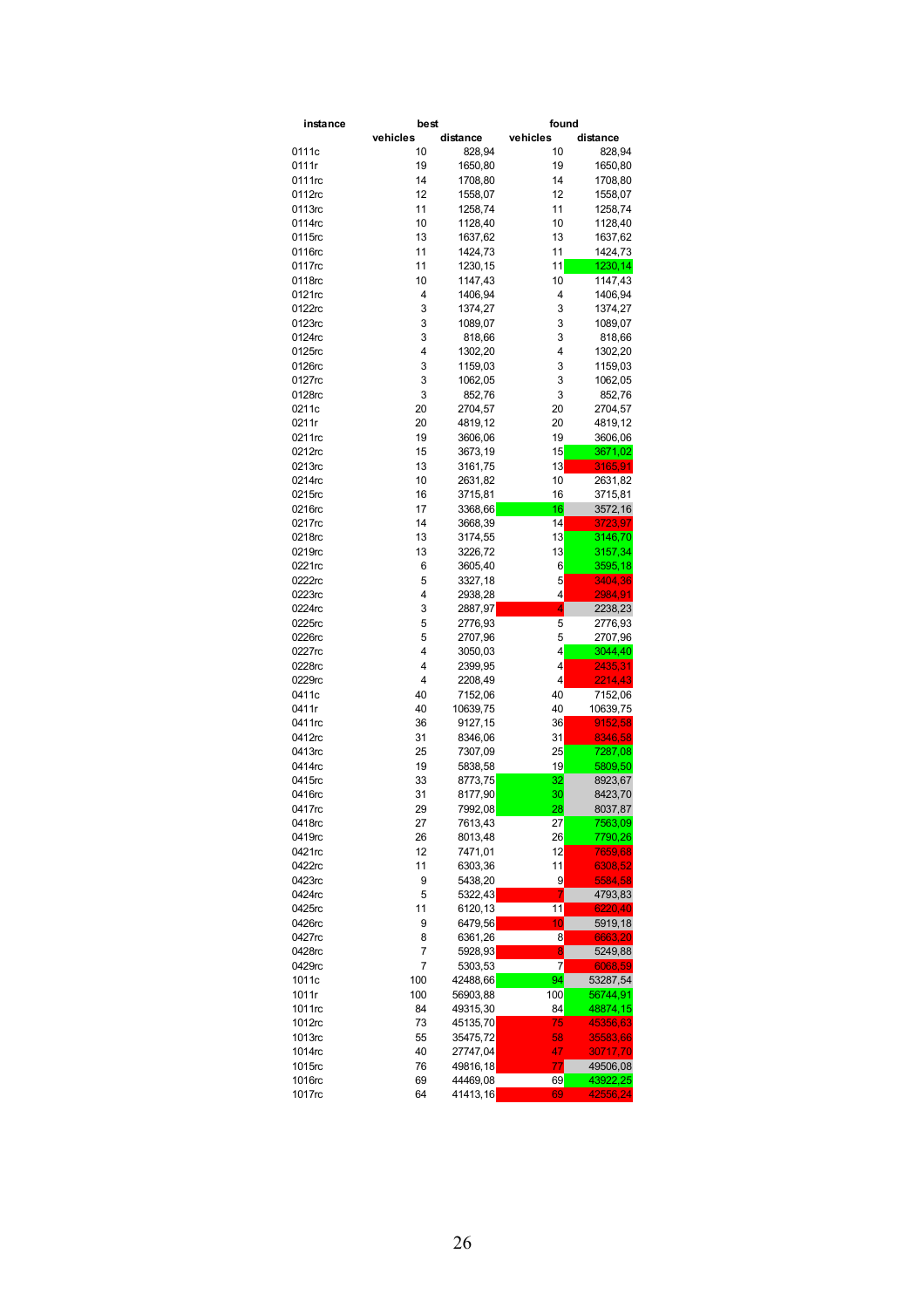The reason why the instances of 400 customers of type 1 perform much better than the other ones is that the development was mainly focused on these instances. Some examples are:

- With all the parameters the number of columns in the solver were just fine to solve for those instances. Other instances might generate too much or too few columns for an optimal solution that can be solved in time.
- Especially in the reduced LP stage some variants were tried and the parameters were tweaked such that it worked best for the 400 instances.
- The mutations 2-opt and MoveToBestPosition have polynomial running time compared to the cardinality of the route. With twenty stops this is fine, but if the route consists of 50 stops this will relatively take too much time and some other techniques might be required.

For the instances of 1000 customers, CPlex often did not have enough time to find the optimal ILP solution, but if it did then the solution usually is better than the previous best-known solution. Simply increasing the available time for CPlex will not help much since the required running time seems to grow exponentially. It requires more research to tune the program such that these large problems can also be solved. Maybe less, more or different columns should be added to the solver. There might also be some strategy to split the problem into smaller subproblems.

### **10.2 PDPD**

It turned out that converting the PDPTW instances has a large impact. The solutions found in the PDPTW became much less attractive because vehicles did often not arrive on time even not when the traffic delays were ignored. Moreover, when solving the problem as PDPD it turned out that much better solutions were possible, mainly because vehicles are allowed to arrive later which increases flexibility. Even though minimizing the number of vehicles is no longer the main objective, yet the number of routes was decreased with ca. 30%.

Of course this depends a lot on the parameters used at the conversion. Yet for every parameter a realistic estimate was made with even some bias to the PDPTW, e.g. adding a deviation to the travel time of 2% is not much.

In another attempt the penalty of arriving after the time window was increased. That made the solution of the PDPTW worse of course, but in the PDPD this was difference was less because the routes could be changed such that the likeliness of arriving too late was decreased.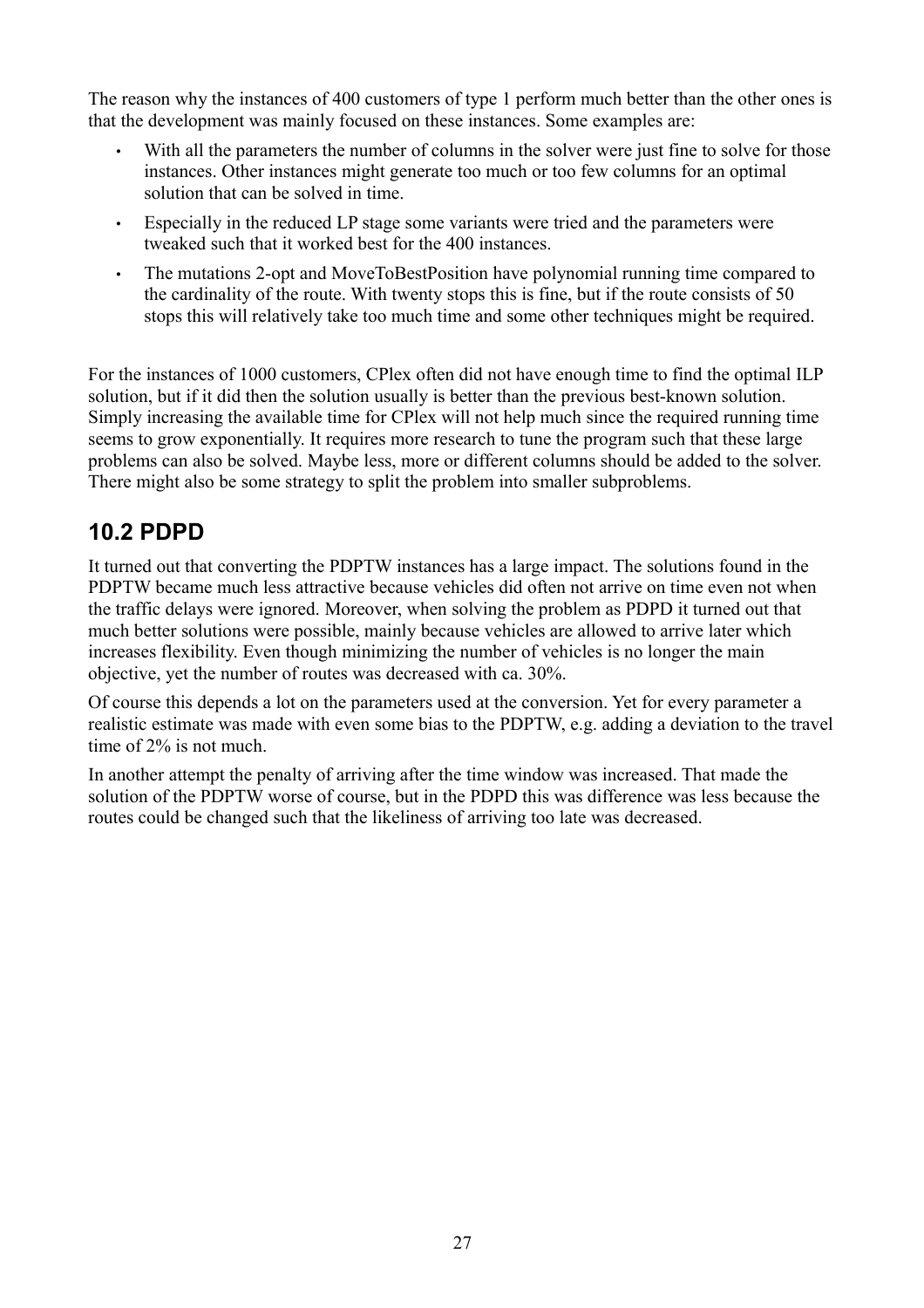# <span id="page-27-0"></span>**11 Conclusion and future research**

Introducing a deviation to the expected travel times showed that the solutions that seemed interesting in the deterministic case are not very robust. For the Li  $&$  Lim instances this difference is so large that even a simple local search algorithm for the stochastic case outperforms the best algorithm that assumes that travel times etc. are a deterministic value. Hence, for real-life situations it is worth considering to take the disturbances into account. It might depend on the situation how much the quality of the solution improves.

The disadvantage of the stochastic model is of course that it requires more computation time. If that is too limited it could also be interesting to investigate what the quality of the solution is if the column generation process uses the deterministic model but just before adding a column to the solver the stochastic model is being used to run several simulations. In that case the performance will almost be the same as the deterministic algorithm, but while selecting the routes in the master problem it will choose the routes that perform best in the non-deterministic model. In this approach some correction for the dual values might be required to avoid that the pricing problem remains returning columns that perform well in the deterministic model but do not in the stochastic one.

Anyway, in a real-life situation it is an obvious step to make the program multi-threaded. The column generation approach is very well suited for cloud computing, because the local search algorithm has quite a high random factor so every processing unit will likely return different columns which can all be added to the master problem. To solve the master problem it is possible to configure CPlex such that multiple processor cores are being used.

<span id="page-27-2"></span><span id="page-27-1"></span>In this research area there is a lot of work that can be done. As shown, the column generation approach works well for both the PDPTW and the PDPD. Still there are many tricks that will make the search process a little better. [Smart selection of the mutations,](#page-12-0) [run-time adaptation of](#page-27-2) [parameters,](#page-27-2) [temporarily removing some requests,](#page-14-1) [caching the cumulative costs:](#page-27-1) these are just some of the improvements that were implemented in this research. And yet there will be much more ways to improve the algorithm.

Nevertheless, solving a real-life problem as good as possible does not only depend on finding the best algorithm for a model, but also on finding the best model for the problem.